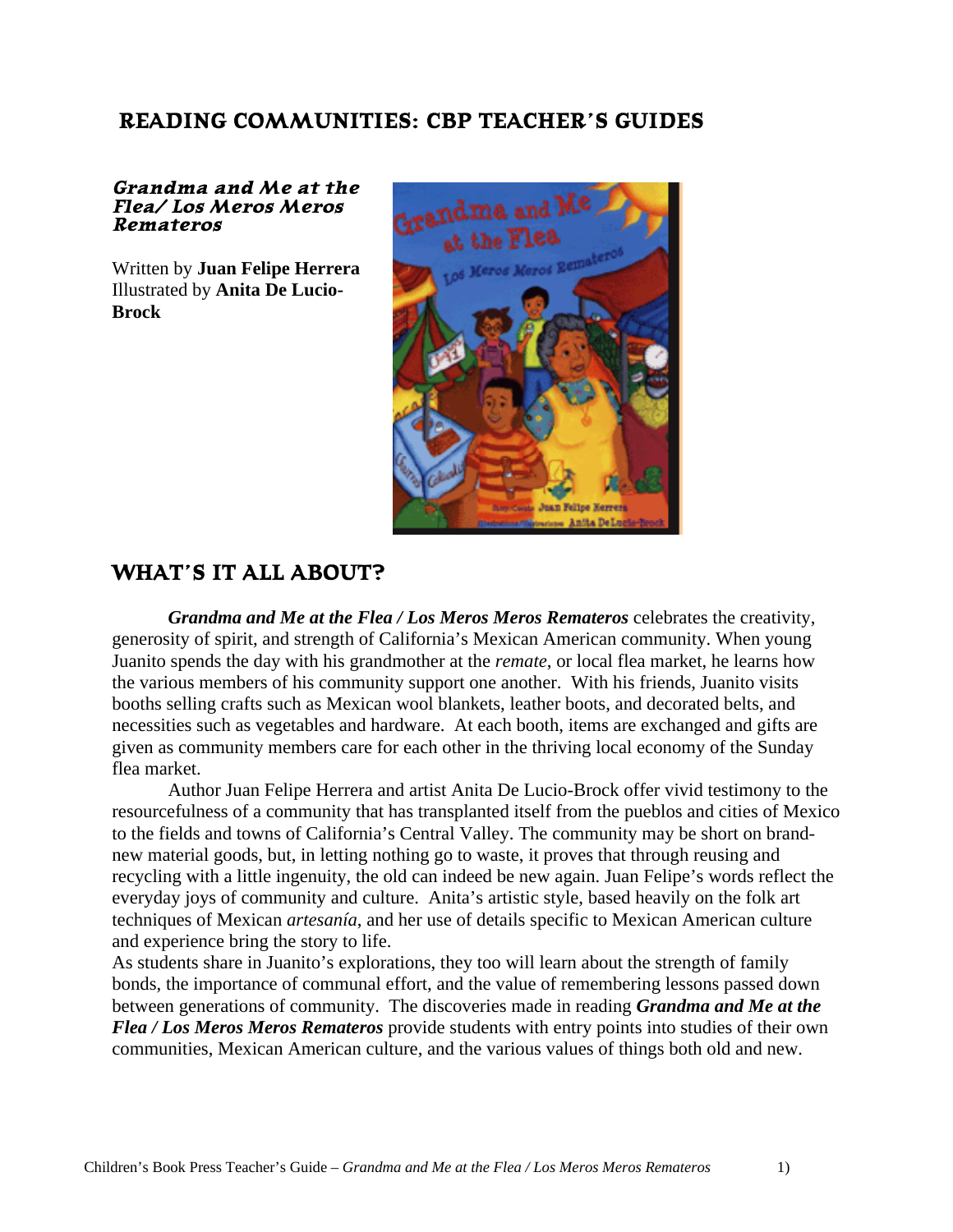## **COMMUNITY: Mexican American**

## **THEMATIC UNITS**

- **Community Structure:** community helpers; vocations and occupations; collectivity and community-building
- Local Economies: flea markets; barter; exchange of goods and services
- **Mexican American Communities**: popular culture; art; crafts; traditional knowledge

## **ABOUT THE AUTHOR**



**Juan Felipe Herrera** is the author of several books for children, including *Calling the Doves,* winner of the Ezra Jack Keats Award for New Writing, and *The Upside Down Boy.* He has also written several volumes of poetry for adults. In addition to being a renowned poet, Juan Felipe Herrera is also a dedicated educator. He is a popular professor at California State University at Fresno, in the Chicano Studies Department. He also shares his many talents with young students, adult learners, and other teachers through Children's Book Press–sponsored workshops. In his writing workshops, Juan Felipe's philosophy is that the best poetry comes from the magic of everyday life.

#### **ABOUT THE ARTIST**



**Anita De Lucio-Brock** began her career as an artist while pursuing her masters degree in Public Health at UC Berkeley. A self-taught artist, Anita began painting wooden boxes and objects with Mexican folk art motifs and techniques. She still paints on wood as well as on canvas, and in addition to painting, she also creates altars for *el Día de los Muertos* (Mexican Day of the Dead). *Grandma and Me at the Fle / Los Meros Meros Remateros* is the first book she has illustrated for children.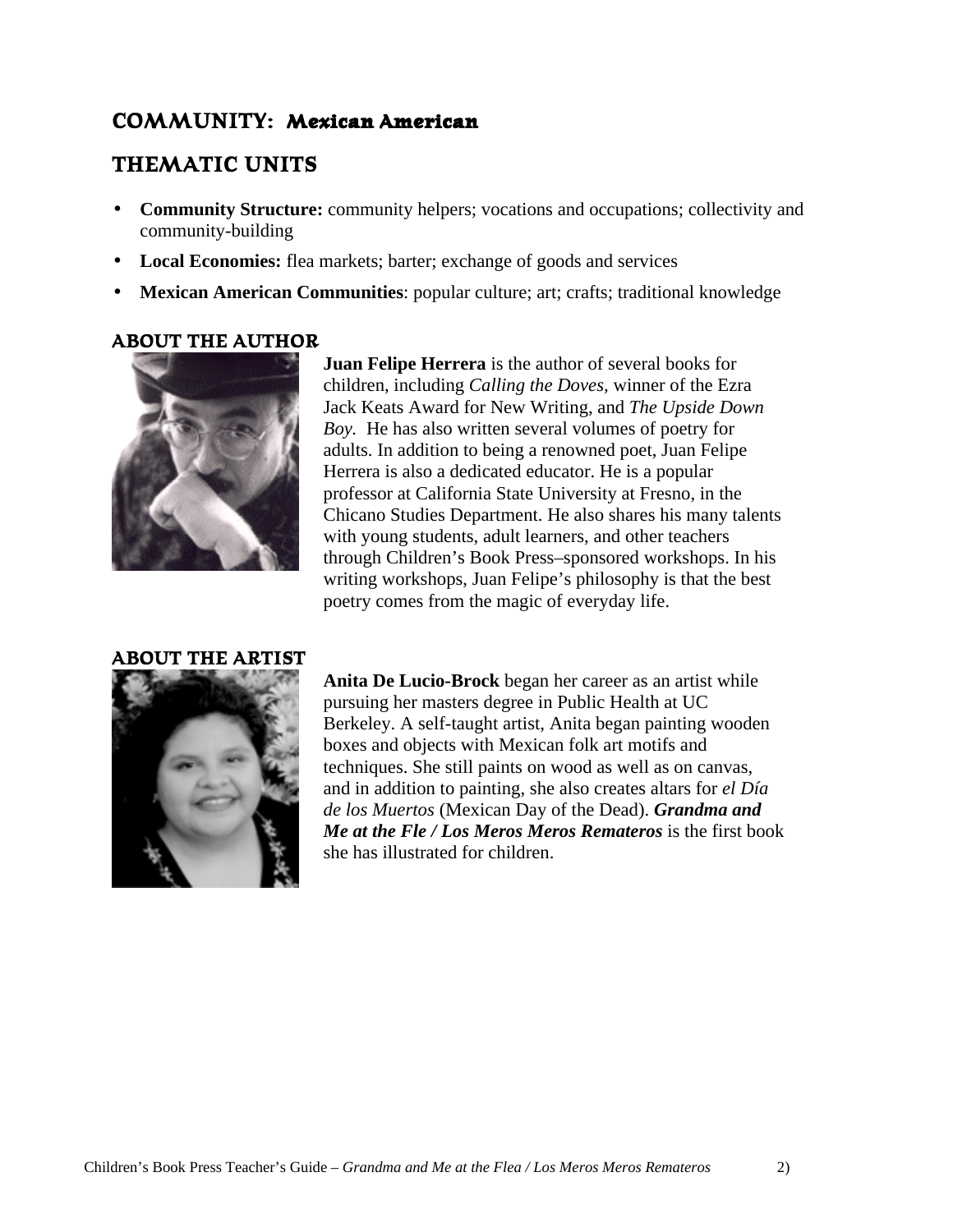## **GETTING THE CLASSROOM READY**

## We 're Off to the Flea



Poster board; markers; "saleable" items such as school supplies, used but clean clothing, toys, books

To introduce your students to the flea market, create a model market in your classroom. Designate an area in your classroom as a *remate*, or flea market. Make signs on poster board to announce the flea market and put them up a few days before you begin working with the book.

The day of the reading, set up a mini-flea market in your classroom. Set up a few tables as booths, with signs indicating what can be bought or sold there, for example, "Books" or "Toys" or "Hardware." You can use supplies already on hand—safety scissors, boxes of crayons, books from your reading corner—as stand-ins for the flea market "merchandise."

Leave the flea market set up in a corner for students to explore during center time, and for other activities in this guide.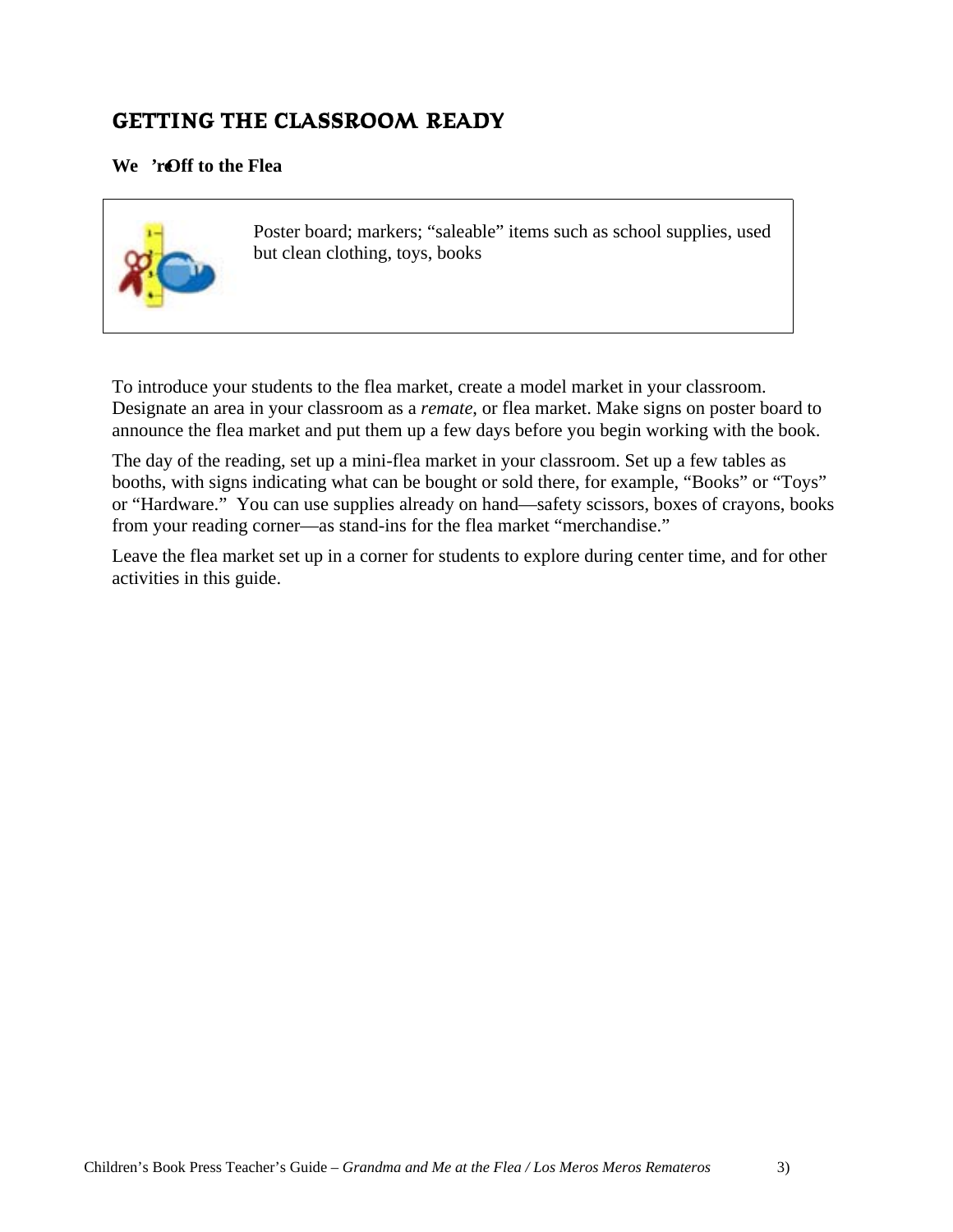## **GETTING READY FOR READING**

## **What Would You Give for a . . .?**

*Students play a circle game where they "buy" or "trade" items in a flea market.*





30 minutes small group and/or whole class



blackboard and chalk

- 1. Ask students if they have ever been to or seen a flea market. What do people do there? What kinds of things are bought and sold there?
- 2. Ask students if they know the difference between buying/selling and bartering/trading. Guide them through understanding key points: "to sell" means to exchange something for money, at a fixed price; "to barter" is to trade goods or services for other goods, without exchanging money.
- 3. Brainstorm potential items to trade or sell (i.e. baseball cards, books, hair clips, sneakers, tapes) and make a word web on the blackboard based on their ideas of what kinds of things can be bought or sold at a flea market.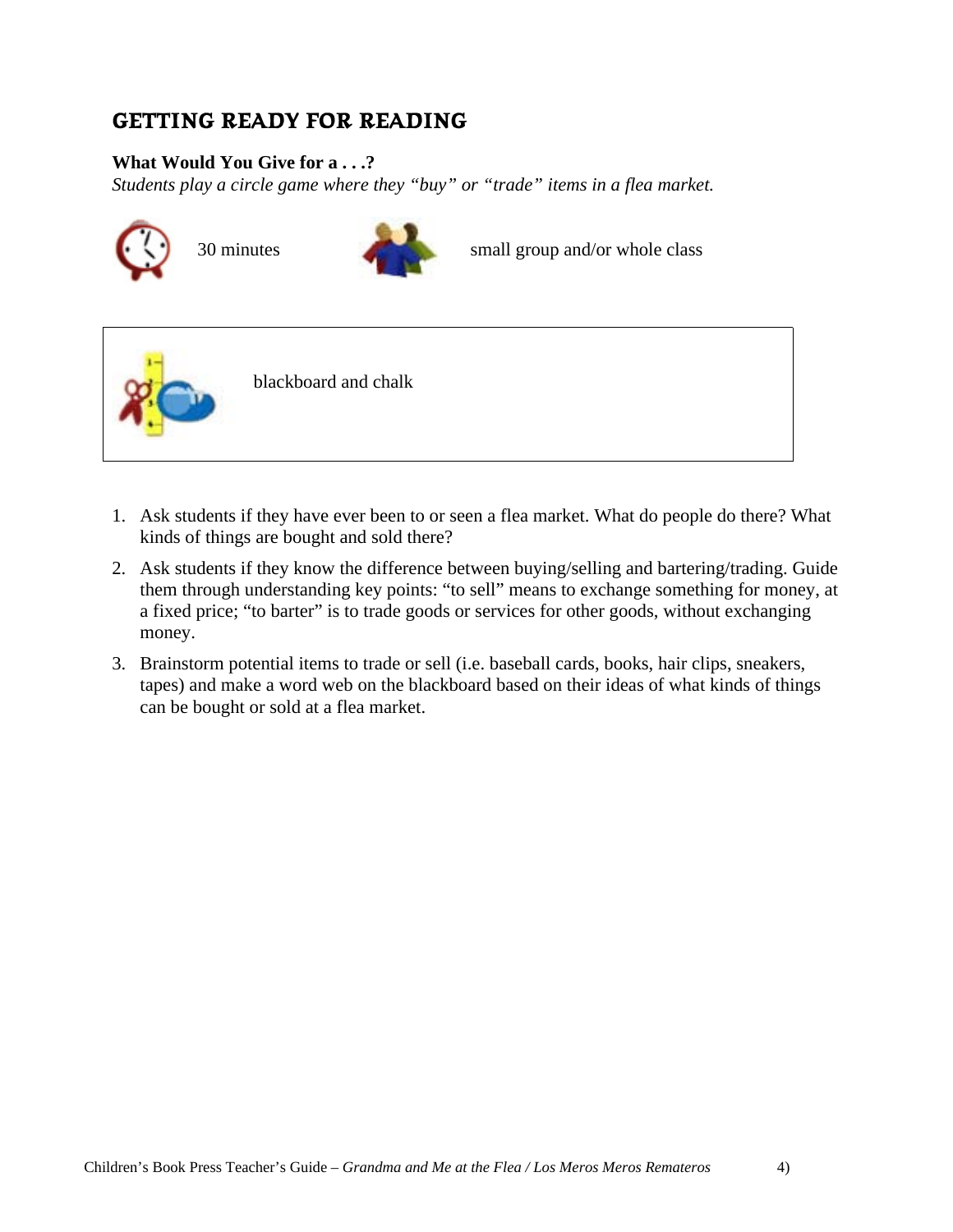

- 4. Divide the class into small groups and assign each group an object from the word web. The students must then sell or trade the item in turn around the circle—each student offering a dollar amount, or something they would be willing to trade in exchange for that object. You may wish to model the interaction, extolling the virtues and value of the item: "Marco, I'm selling baseball hats. They're brand new, I have all different colors, they're a new design. How much would you give me for one of them?" Go back and forth until you reach an agreement on a purchase or an exchange.
- 5. Encourage students to haggle if they don't feel that the amount or item they are offered is sufficient. When the exchange is completed, the item is then "sold" or "traded" to the next player. Make sure all students have had a turn buying/selling or trading the object.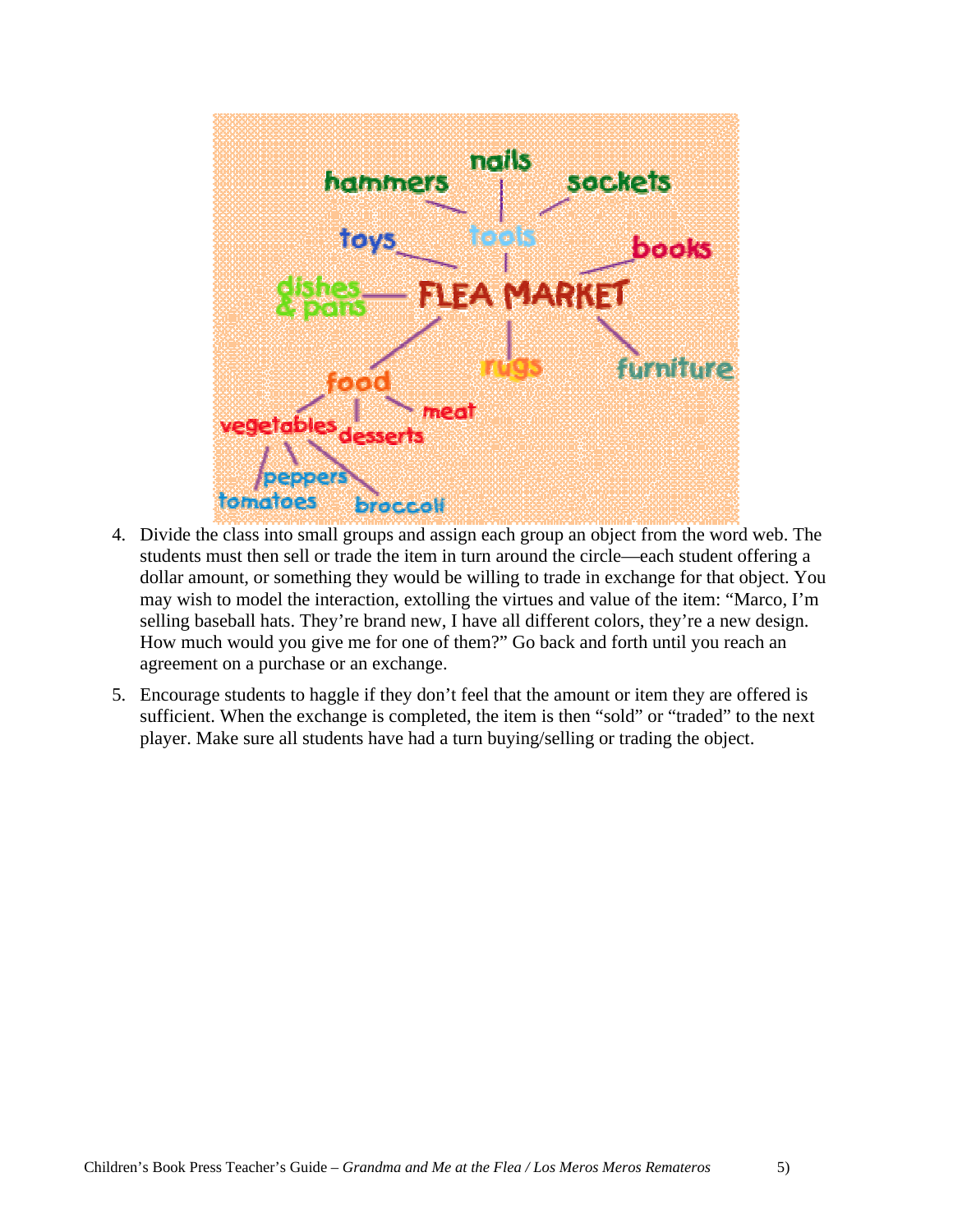## **EXPLORING THE BOOK**

**Diving In**





30 minutes small or large groups

Introduce the book to students in a small or large group. The focus of this first reading should be reading for pleasure — encouraging students to enjoy the beauty of the book and the story it tells. In order to foster this enjoyment, try some of the following activities:

- Before reading, discuss the cover, the title, and the illustrations. Ask students what story they think the book tells. List these predictions on flipchart paper. Revisit the list after reading, to check the accuracy of their predictions.
- Encourage students to further explore the book actively by taking a "picture walk" thorough the book, thinking about the story as it is told through the illustrations.
- Read the book aloud to the group or have students read the book on their own, in pairs, or in small groups.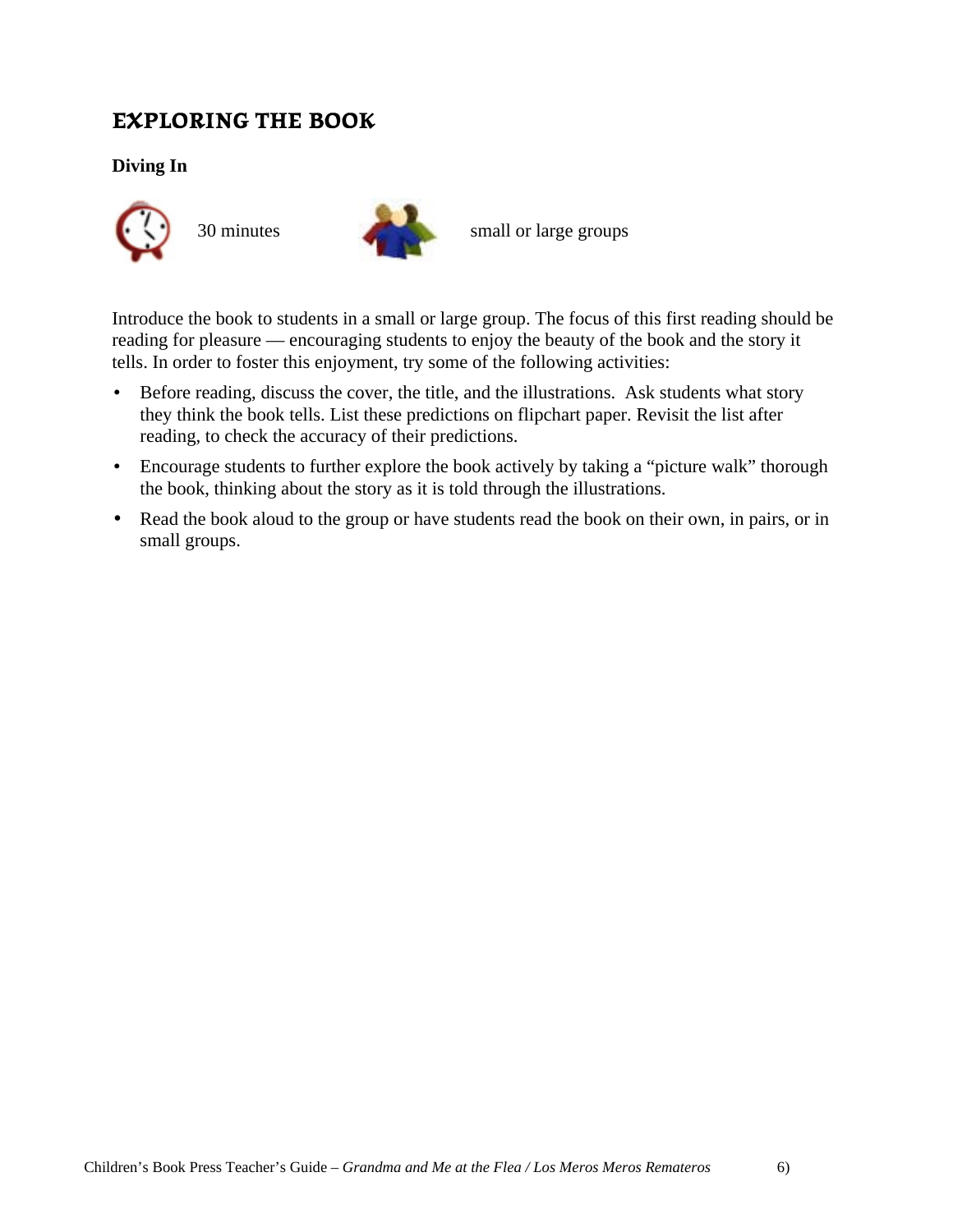## **FIRST TIME AROUND: VOCABULARY DEVELOPMENT**

#### **Meaning in Context**

*Students practice strategies to understand the meanings of new words in Spanish and English.*





**CA Reading Standard 1.0:** Use sentence and word context, as well as the dictionary, to learn the meaning of unknown words.



Flipchart or easel and markers

- 1. Ask students what English or Spanish words they didn't know when they first looked at or listened to the book. Ask how they were able to figure out what those words mean. Use a flipchart to list strategies they brainstorm, including:
	- looking at the pictures
	- looking at the word in context
	- using the dictionary
	- asking a friend
	- asking a heritage Spanish speaker or consulting a Spanish-English dictionary (in the case of defining unfamiliar words in Spanish)
- 2. Apply these strategies to the non-English words in the English text. Point out that, in the English text, some words are in italics—these words are in Spanish. For your reference, in the English text the words that appear in italics are:
	- p.5– *nopalitos, burritos, vámonos, Los Meros Meros Remateros*
	- p.6–*rebozo, rematero*
	- p.9–*churro, fotonovelas, pelón*
	- p.11–*zarape, sobadora*
	- p.12–*chile rayado*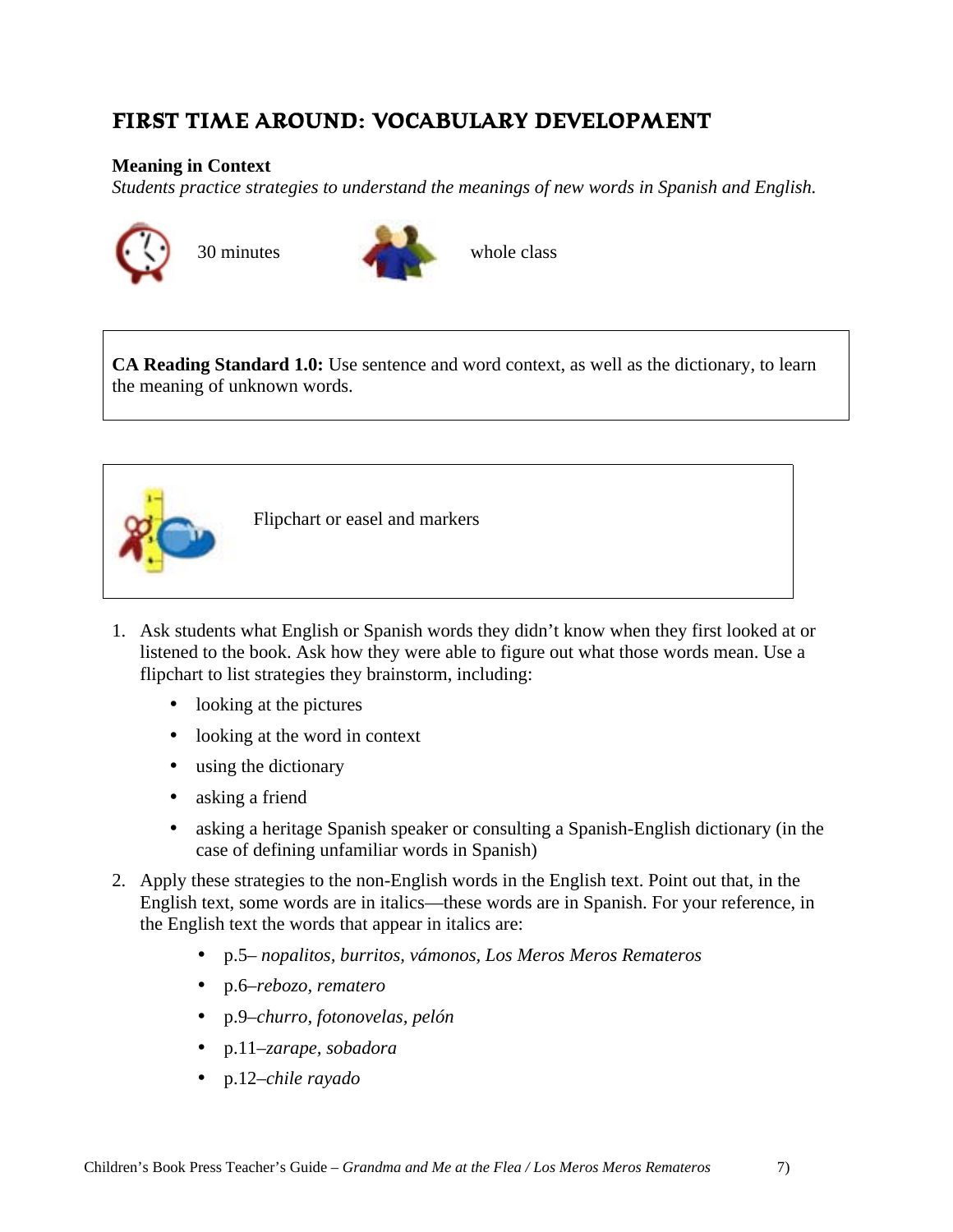- p.15–*gracias*
- p.19– *rematero/a, pasilla, mole, colorado, piquín*
- p.20–*tamales, quinceañera*
- p.23–*telenovelas*
- p.25–*la reuma*
- p.27–*mariachis, esperanza*
- 3. In primarily Spanish speaking classrooms, point out the words that may be new to your students:
	- *p.5*–rete amigos
	- p.14–alquiler
	- *p.19–* frigüey, *jaqueca*
	- p.20–espuelas
	- p.25–la reuma
	- p.26–*drive-in,* acordeón
	- p.30–centellea
- 4. After students read the book individually, ask them what new words they found and what strategies they used to figure them out. Add any new strategies to the flipchart and post the list in your classroom.

## **Other Vocabulary Activities:**

- *Action Words:* Point out that Juanito doesn't just walk around the *remate*. Ask students to find words in the story that describe action—the active verbs that make the story move from one scene to another (for example, *jump, scream, float, run, bounce, skip, race*). On the board, write a few sentences describing what the characters in the book do, such as "Juanito *walks* to the cowboy hat vendor," "Floribey *goes* to buy a new comic book," and "Grandma *moves* around the flea market *looking* for bargains." Have students rewrite each sentence, substituting other action words for the verbs to make the sentences more lively and interesting. Compare the action verbs they choose for each character. How does Grandma move as compared to the children? How would each of the vendors move?
- *Metaphor*: Have students turn to page 5, and ask them what it means when clothing is wrapped "into tight burritos." Explain that when you make a comparison between two things and you don't use the words *like* or *as,* you are using a *metaphor*. Have students find other examples of metaphor in the text ("peacocks have rainbows in their feathers" on page 11). Make a short list of words on the blackboard: sun, bridge, grapes, basketball, and so on. Have students write metaphors for two things on the list (for example, "The grapes were shiny purple gems" or "The bridge is a necklace of lights.")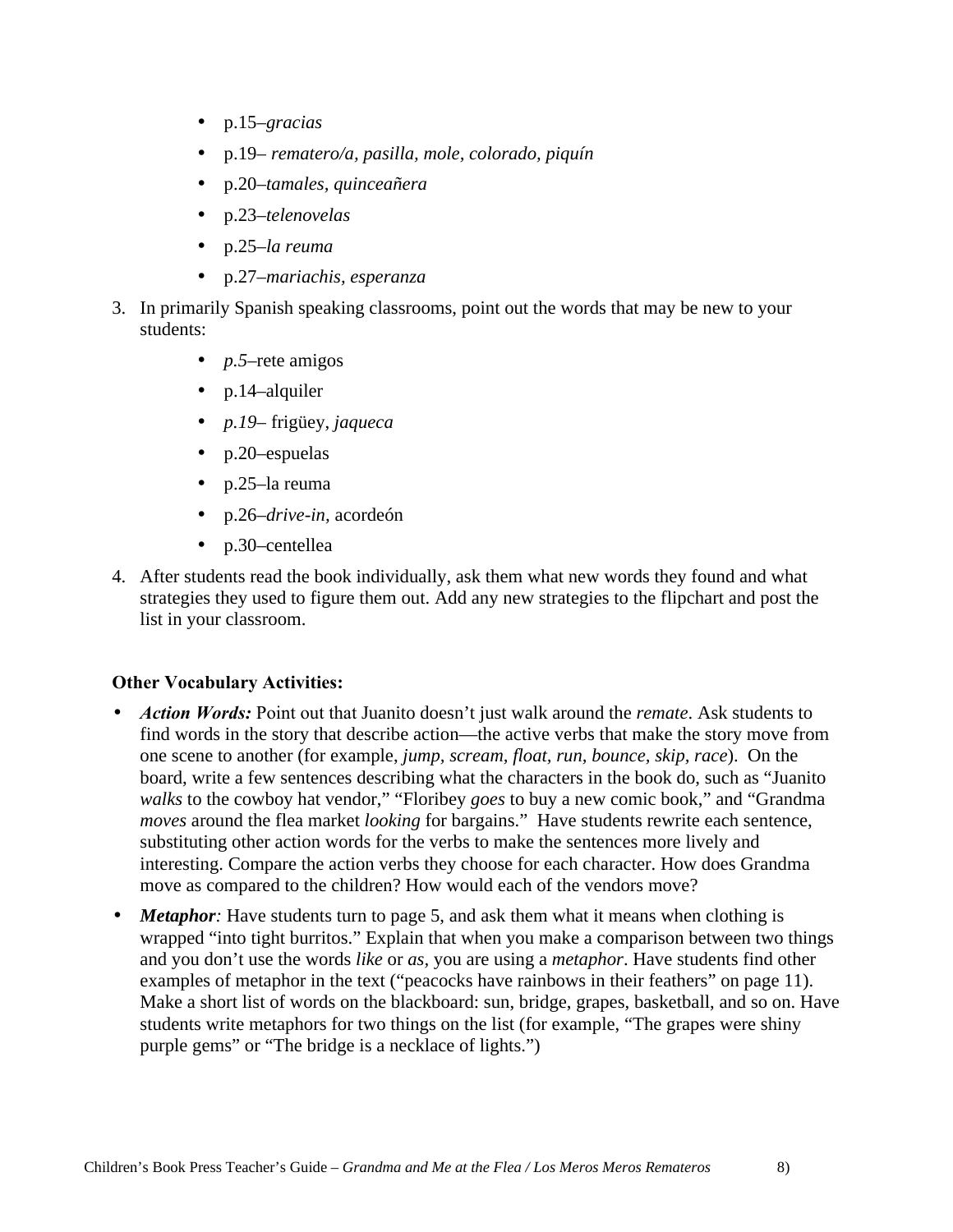## **SECOND TIME AROUND: READING COMPREHENSION**

#### **The Flea in a Nutshell**

Students retell and summarize the events of the story as they trace Juanito's path around the flea market.





**CA Reading Standard 2.0:** Students read and understand grade-level-appropriate material. They draw upon a variety of comprehension strategies as needed (e.g., generating and responding to essential questions, making predictions, comparing information from several sources).



Flipchart and paper; magic markers; flea market worksheets (at the end of this document)

- 1. Using the accompanying worksheet, have students map the story by tracing Juanito's path through the flea market. In each item, students fill in the blanks, telling what booth, what characters are there, and what is sold or exchanged. Then students draw Juanito's path as he bounces from the different booths to Grandma and back again.
- 2. Have students retell the major events of the book, based on the information on their worksheets.
- 3. Ask students to return to the predictions they made about the book to see if they were accurate. Were they right about what was going to happen in the story?
- 4. Using what they know, ask each student to "nutshell" *Grandma and Me at the Flea / Los Meros Meros Remateros*. How would students describe the book to a friend in one sentence?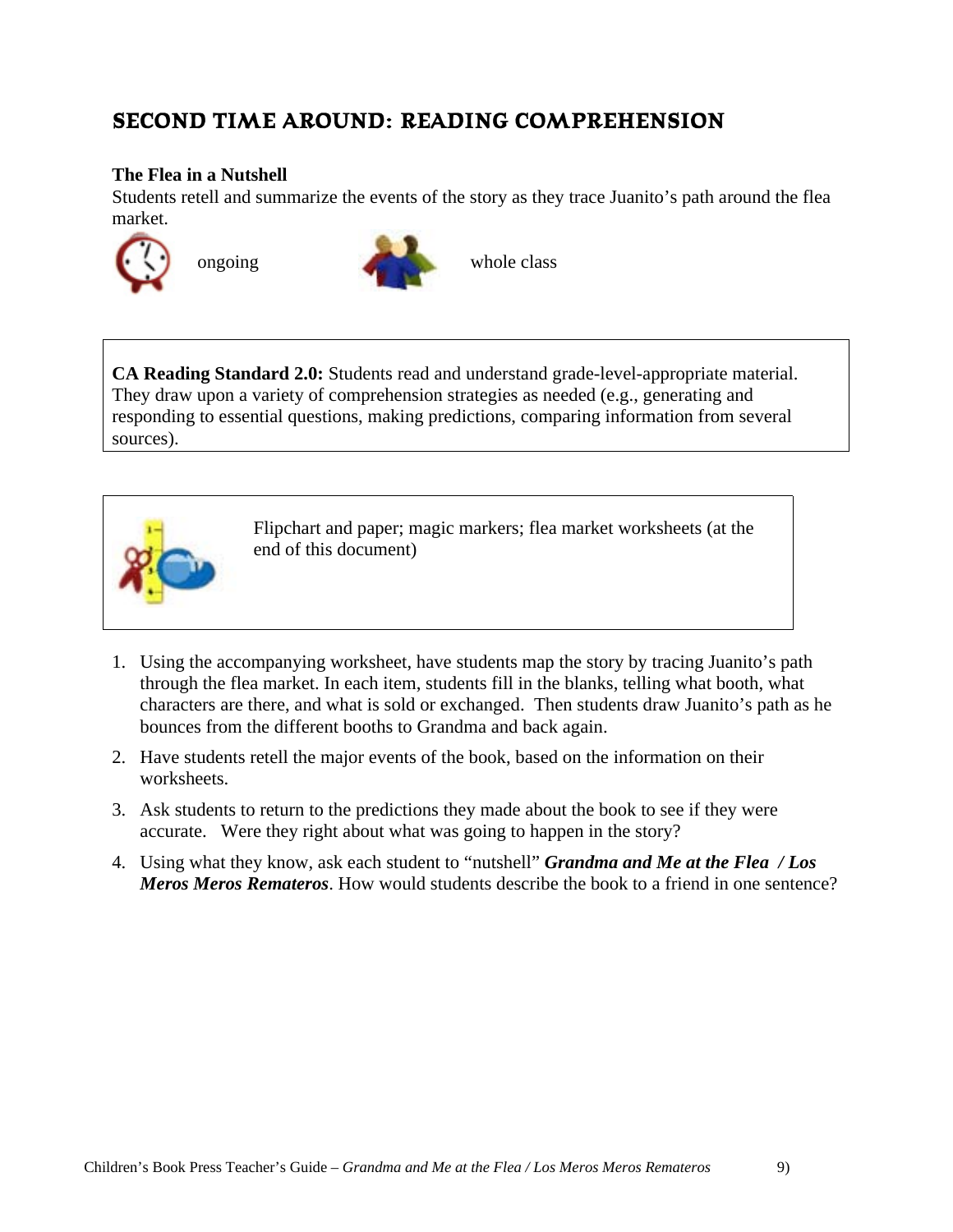## **AFTERWORDS: LITERARY RESPONSE AND ANALYSIS**

#### **Thinking Through the Themes**

*Students learn to recognize the difference between plot and theme, and discuss the themes developed in the story.*





**CA Reading Standard 3.0**: Students read and respond to a wide variety of significant works of children's literature. They distinguish between the structural features of the text and literary terms or elements (e.g., theme, plot, setting, and characters).

- 1. Refer students back to the worksheet in which they have mapped out Juanito's path through the flea market. Ask if they know what the "plot" of a story is. On the board, write a working definition of *plot*: "The *plot* is the series of events in a story, play, movie, or other similar work."
- 2. Ask students what lessons Juanito learned during the day. What lessons did they learn from the story? Record their comments on the board.
- 3. Ask if students know what the "themes" of a story are. Below the definition of *plot*, add a definition of *theme*: "A *theme* is an idea or lesson found in a story, play, movie, or other similar work."
- 4. Ask students if the "lessons" they listed are themes. If they aren't, how could they be themes? Have them identify a list of themes for the book.
- 5. Continue the discussion of themes by asking students to find the qualities that *Abuela* says belong to a real flea marketeer, and write them on the board. Ask students whether they think that *Abuela* and the other flea market people have these qualities. Why do they think so? Does the author believe that these qualities are only necessary in the flea market? Where else are they important? How can being a good flea marketeer be a theme of this book (being a good person, a good community member)?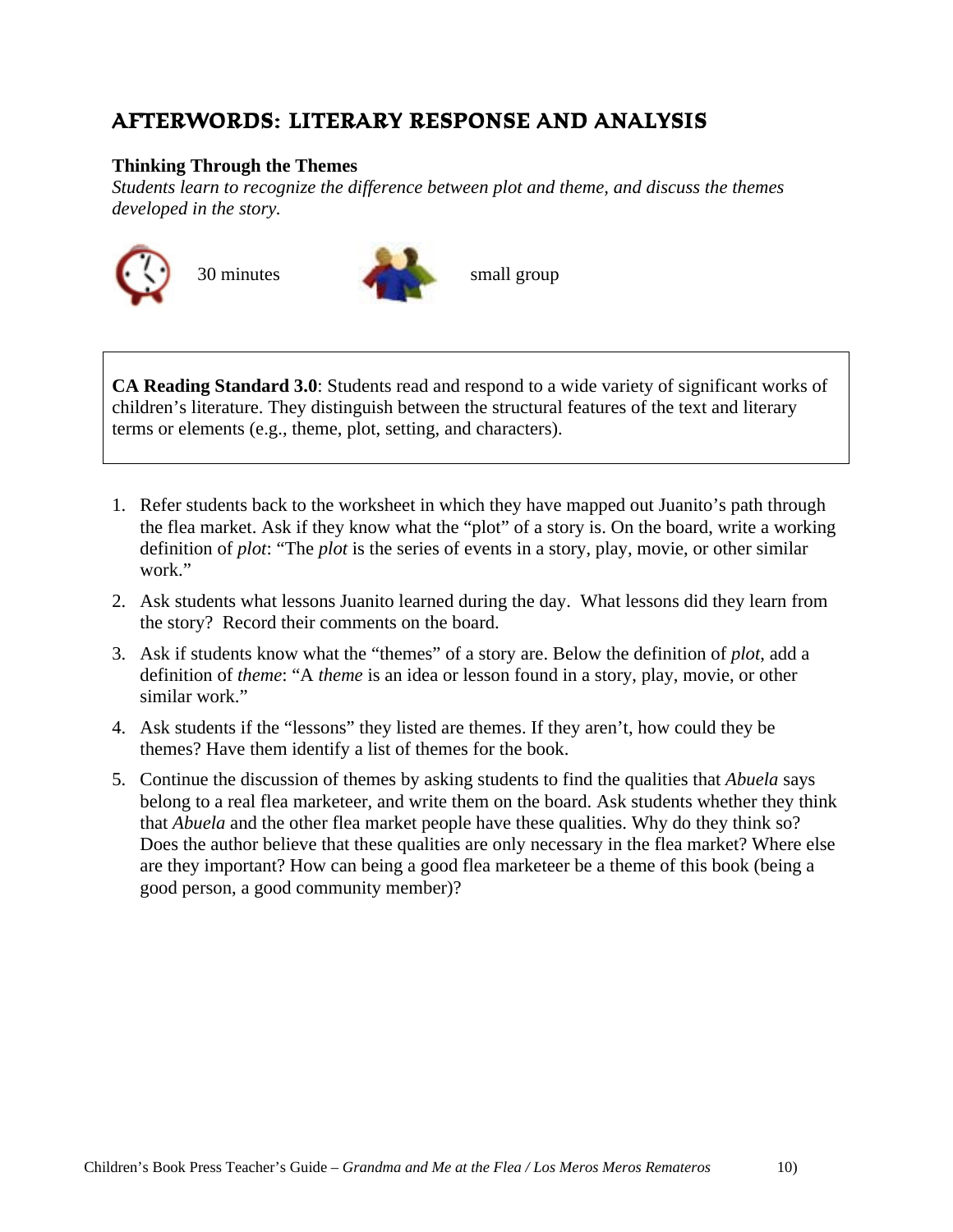## **LANGUAGE ARTS**

#### **Writing a New Episode**

*Students write a new episode at the flea market that imitates other episodes in the book. They use the writing process to develop and publish their stories*



3 hours (can be over several classes)



individual, partner, and whole class

## **CA Writing Standard 1.0:** Students progress through the stages of the writing process.



paper and pens or pencils

#### **Plan**

- Have a discussion with your class about the episodic nature of the story (if appropriate, refer them to their worksheets following Juanito's route through the flea market). Ask students what elements the episodes have in common. List these elements on the blackboard.
- Have pairs of students brainstorm other booths that the children could visit, and other gifts that the vendors might send to Grandmother. After they have brainstormed together, have each student outline an additional episode that mirrors the structure of the book. Episodes should include the name of the booth, what is given and received, and what character is at the booth. Remind the students that they want the readers to know what makes the vendor special: Why is this person interesting to Juanito?

#### **Draft**

Tell students to use their outlines to write new episodes. Remind them to use exciting language, such as action words and metaphors. Have them refer back to the book for examples of these techniques, or highlight the techniques that your class has been studying.

#### **Revise**

• Once they have completed their drafts, ask students to share their writing with their original partners. Remind students that at this stage in the writing process, they should focus on the clarity of the writing and the impact of specific words or events, rather than on spelling or grammar.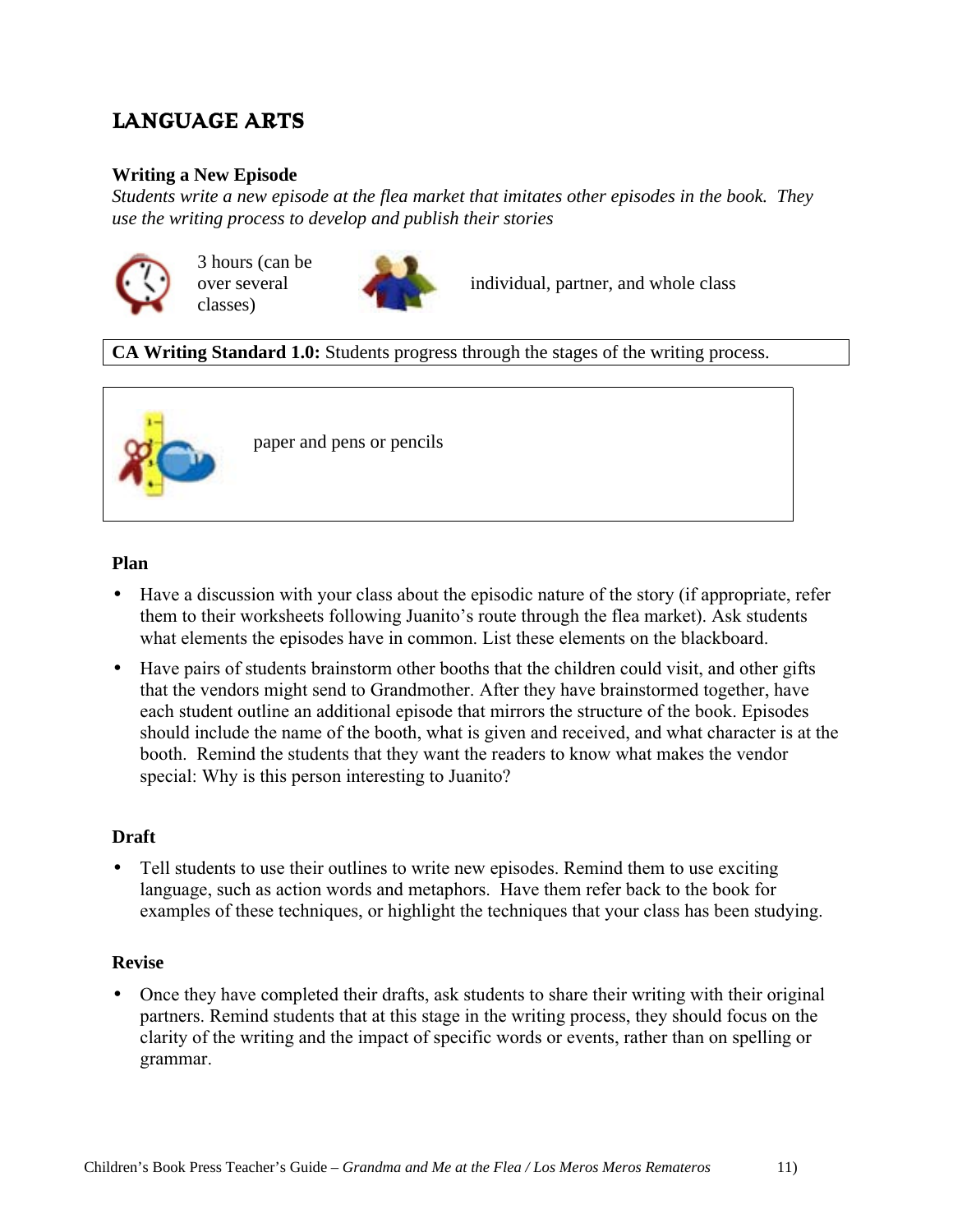• Encourage students to revise their episodes according to their partner's feedback. Tell them to reread their drafts to themselves and then to read them out loud to see if there are other changes they wish to make.

#### **Edit**

• Ask students to edit their second drafts for publication, checking spelling and punctuation. Read through the drafts and mark errors. Encourage students to use a word wall, a dictionary, or other classroom reference tools as they correct their episodes.

#### **Publish**

• Collect student episodes and bind them into a book to accompany *Grandma and Me at the Flea / Los Meros Meros Remateros* in your classroom's library.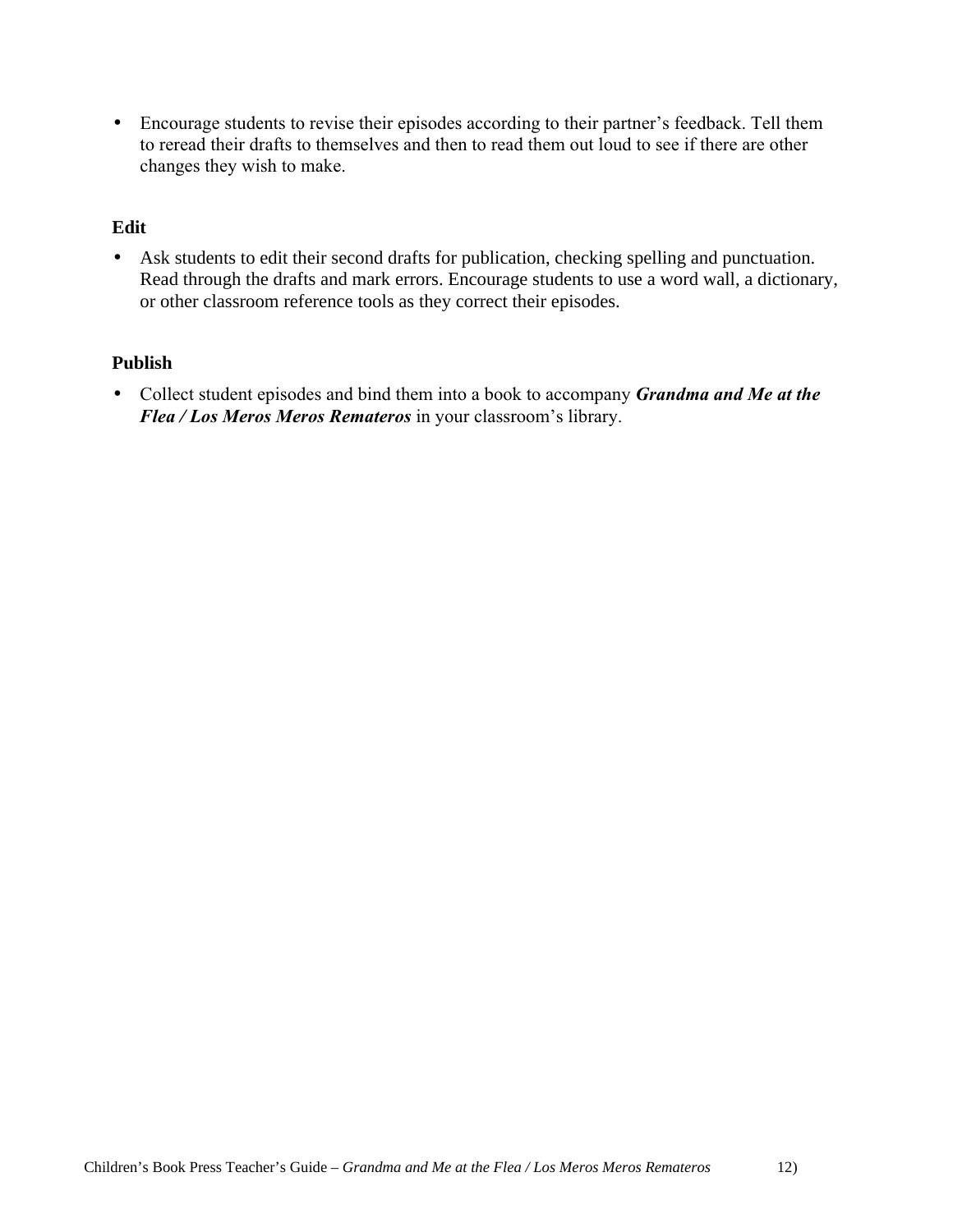## **SOCIAL STUDIES**

## **My, Your, Our Community**

*Students explore the concept of community—its characteristics, commonalities, and differences— and how people help each other within various communities.*





1 hour small groups and whole class

**CA History / Social Science Standard 3.4:** Students discuss the importance of public virtue and the role of citizens, including how to participate in a classroom, community, and civic life.



blackboard and chalk; paper and pens

- 1. Establish a working definition of *community* with your class by asking students what they think this word means, based on the book and their own experience.
- 2. Ask students to list the names of different kinds of communities on the blackboard. Some examples might be their school, family, neighborhood, religious group, sports team, country, native language, and so on.
- 3. Divide the class into small groups and assign each group one of the communities listed on the blackboard. Have each group brainstorm a list of the different ways people help each other in this community.
- 4. Have groups come together and share what they've come up with. Discuss what different communities have in common and how people help each other in each community.
- 5. As a class, ask students how your classroom is like a community. What are ways you all help each other? What else do you have in common with other communities? Ask students to come up with a list of characteristics of your classroom community, which you can display.
- 6. To extend this activity, have a discussion about different community helpers teachers, nurses, firefighters, coaches, clergy, and so forth. Ask one of these community helpers to come to class for an interview. Beforehand, have your class prepare a list of questions to ask this person about how he or she helps and is helped byother people in their community.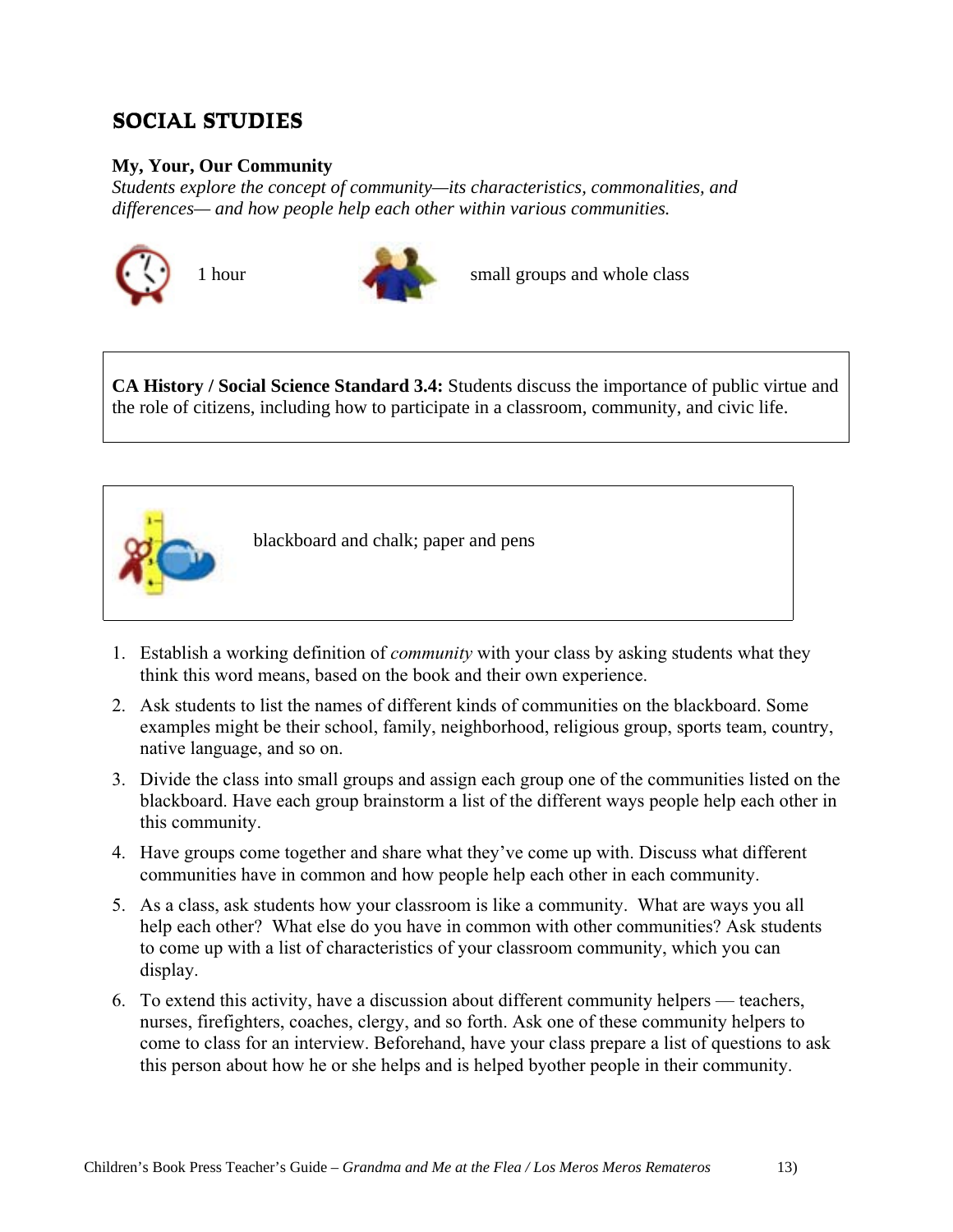## **OTHER SOCIAL STUDIES ACTIVITIES**

• *México Lindo / Beautiful Mexico***:** The members of the flea market community come from all over Mexico—on page 6, Grandma mentions Oaxaca, and on page 25, the jewelry-man mentions Michoacán. Tell students that Mexico is made up of states, similar to those in the United States, but it is also different in some ways. Use this discussion as a springboard for a research project in which students, in small groups, research the states of Mexico and their differing geography, ethnic makeup, economies, regional culture/food/music, and so on.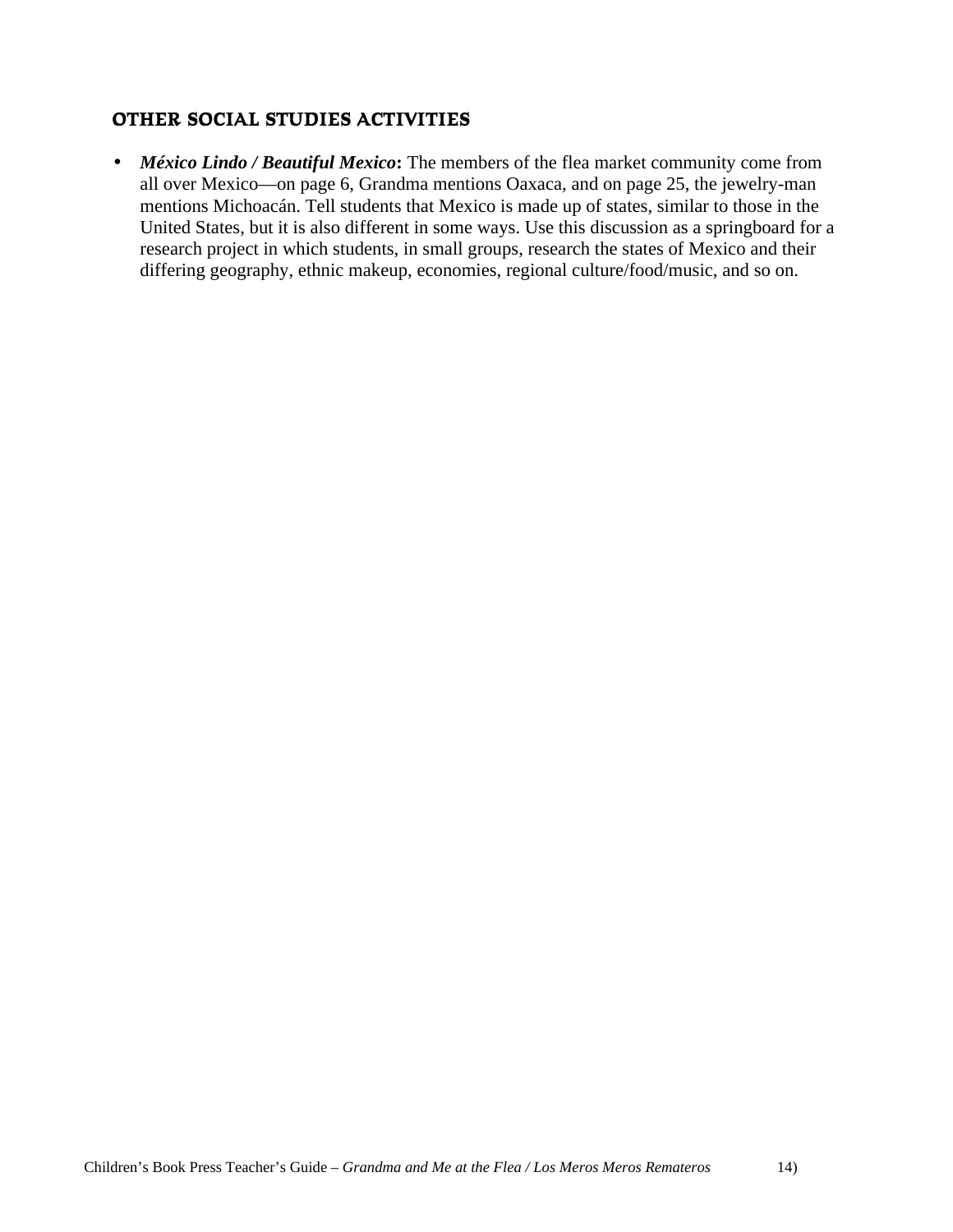## **ART**

#### **Flea Market Folk Art**

*Students learn about the characteristics of Mexican folk art, and apply them to their own original artwork .*





2 hours individual and whole class

**CA Visual Art Standard 2.0**: Students apply artistic processes and skills, using a variety of media to communicate meaning and intent in original artworks.



Books with Mexican folk art illustrations and books on flea markets (see Resources for suggestions); paper and crayons (or markers, oil pastels, colored pencils, etc.)

- 1. Bring in a book about flea markets. Discuss how the subject matter is similar to *Grandma and Me at the Flea* **/** *Los Meros Meros Remateros* while the art styles are very different.
- 2. Explain that art is a form of personal expression. Different artists see things in different ways, and they use different styles to communicate different information, moods, and situations. Use *Grandma and Me at the Flea* **/** *Los Meros Meros Remateros* as an example of one form of artistic expression; explain that the artist chose to work in a Mexican *folklórico* (folk art) style.
- 3. Bring a book with Mexican *arte folklórico* or *artesanía* illustrations to class (see Resource section for some good examples). Compare the art style in *Grandma and Me at the Flea* **/** *Los Meros Meros Remateros* with the art in one of these books (i.e., subject matter, use of color, perspective, cultural motifs).
- 4. Brainstorm a list of characteristics of the *folklórico* style.
- 5. Have students illustrate their new episodes of the flea market in the *folklórico* style, referring them back to the list of characteristics they brainstormed.
- 6. Bind the illustrations into the volume with their new episodes.

## **OTHER ART ACTIVITIES**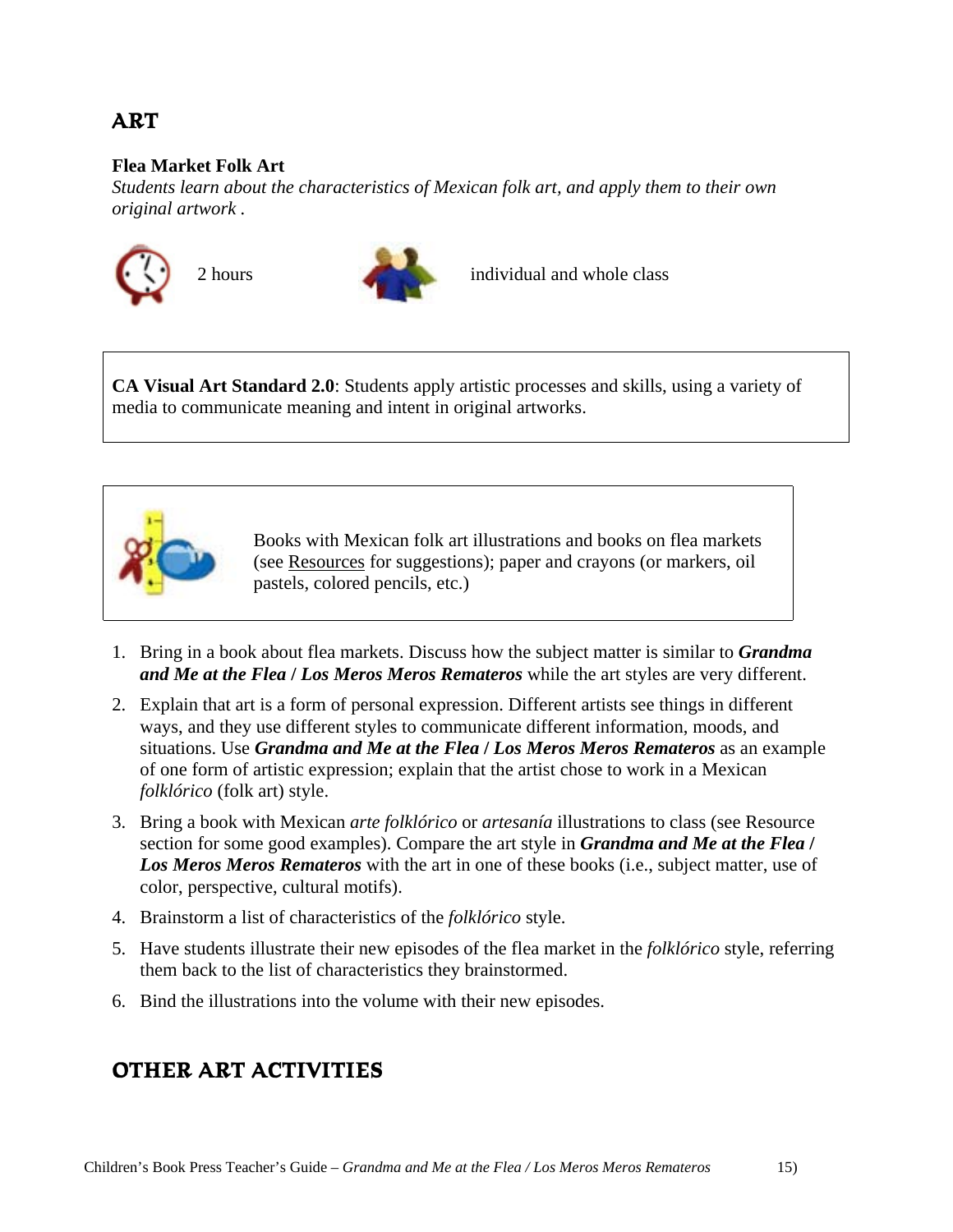• *Unexpected Elements in Art:* Point out the "sharp mountains of the M" on page 25, and the people made from sockets on pages 14-15. Students can either make a landscape using elements of other letters (for example., *V*s can be birds, *O*s can be clouds), or create pictures using objects as people (for example, pencil or scissor people). Students can frame the pictures in cardboard and offer them for sale at a *remate* booth (see *Getting the Classroom Ready*).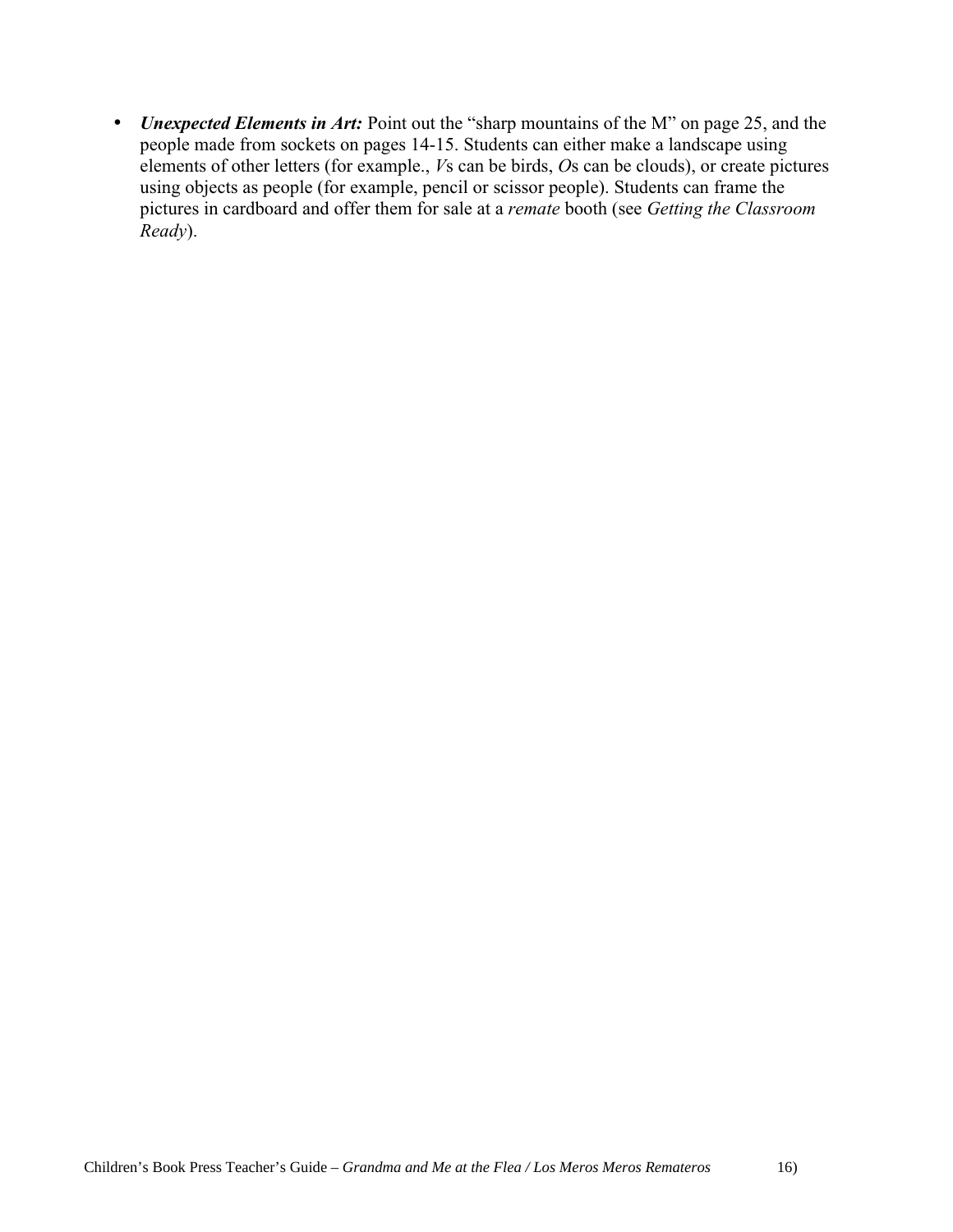## **MATH**

#### **The Price Is Right**

*Students practice addition, subtraction, and estimation by buying multiple items, calculating change, and "discounting" goods at the flea market.*





**CA Math Standard 2.0:** Students calculate and solve problems involving addition, subtraction, multiplication, and division.



Blackboard and chalk; paper and pencils

- 1. Write a list of flea market items on the board, assigning a dollar value to each one. Items could include: toys (\$1), boots (\$20), books (\$2), fruit (\$.50).
- 2. Have students pair up and decide who will be vendor and who will be customer.
- 3. Tell customers to imagine that they have \$10 to spend. They must find three combinations of objects that don't exceed their \$10 limit. Discuss strategies they can use to estimate the total cost.
- 4. Once the customer has made his or her choice, the vendor must check the total by adding up the price of the purchases.
- 5. Have students switch roles in their pairs and repeat the exercise.
- 6. To extend the activity, apply the same rules as in the exercise above, but determine a discount for the entire flea market; for example a half-price day, a 10% off day, or a two-forone day. Have students calculate what the new prices will be with the discount.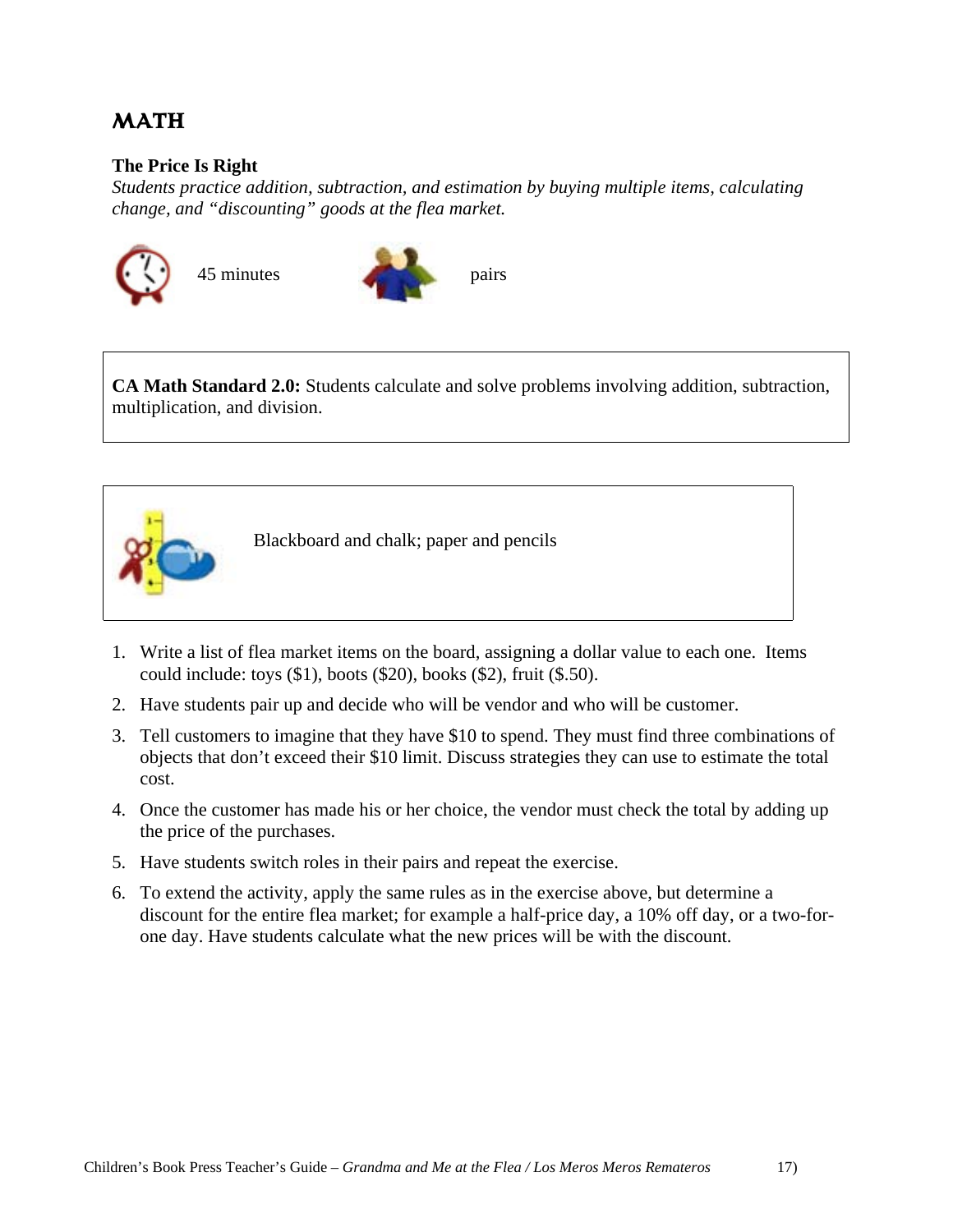## **SCIENCE**

#### **Old Can Be New Again: Recycling**

*Students will learn about the different ways materials and goods can be recycled instead of being thrown away.*







Recyclable objects such as an empty cardboard egg carton, a soda bottle, a milk jug, a soda can, a coffee can, or a torn shirt.

- 1. On page 6, Juanito asks Grandma whether old clothes can be new. Have students find instances in the text (pages 6–7, 22–23, 28–29) where used objects are bought, sold, traded, and used again instead of being discarded. Explain that when you "recycle" something, you use it more than once, or you adapt it to a new use or function.
- 2. Break class into small groups. Give each group an object that could be considered trash and thrown away: an empty milk jug, an egg carton, a coffee can, a torn shirt.
- 3. Tell students it is their job to figure out how to recycle their object. Students must brainstorm a short list of new uses for these old objects. Emphasize that their list should be inventive, and should include something they can realistically make and use in the classroom. For example, an egg carton could be used to hold different colors of paint, old bottles and jars can be used to plant seedlings or hold flowers, and so on.
- 4. After each group generates its list, bring the class together and have them share their lists. Tell each group to choose one idea from its list to make. Have students figure out what materials they will need, if any, other than what you have available in your classroom.
- 5. Have each small group work together to create its "new" object out of the old.

## **OTHER SCIENCE ACTIVITIES**

• *Alternative Medicine:* On page 19, *Abuela* sends some healing herbs for Señora Vela's headache. Ask students to think of other places in the text where there are other remedies for ailments. They might mention a rub from a *sobadora* for sore muscles on page 10-11, and a bracelet for *reuma* on page 25. Use this discussion as an introduction to units on the folk medicine or herbal remedies of different cultures, or to researching home remedies used by their families.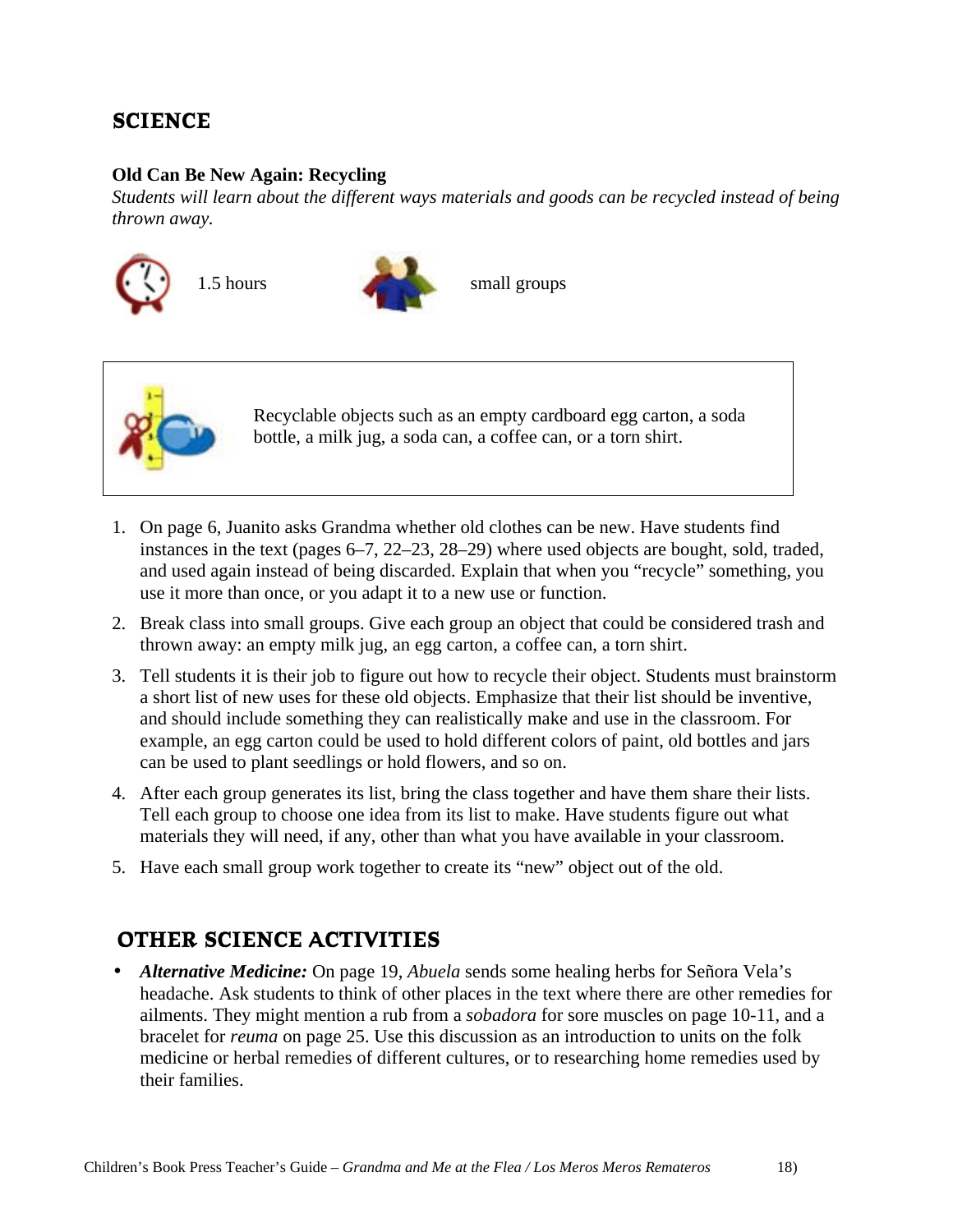• *Where Does It All Go?* It's often a mystery to students what happens to our trash and recyclables after we put them out on the sidewalk. Divide your class in half. Have half the class research and chart what happens to consumer goods that are recycled, and the other half research what happens to trash after it is discarded. Have both sides compare what they find. Bring in someone from your local recycling center or conservation corps to describe how paper, cans, bottles, and jars help create new paper, cans, bottles, jars, and so forth. (See Resources section for titles relating to recycling.)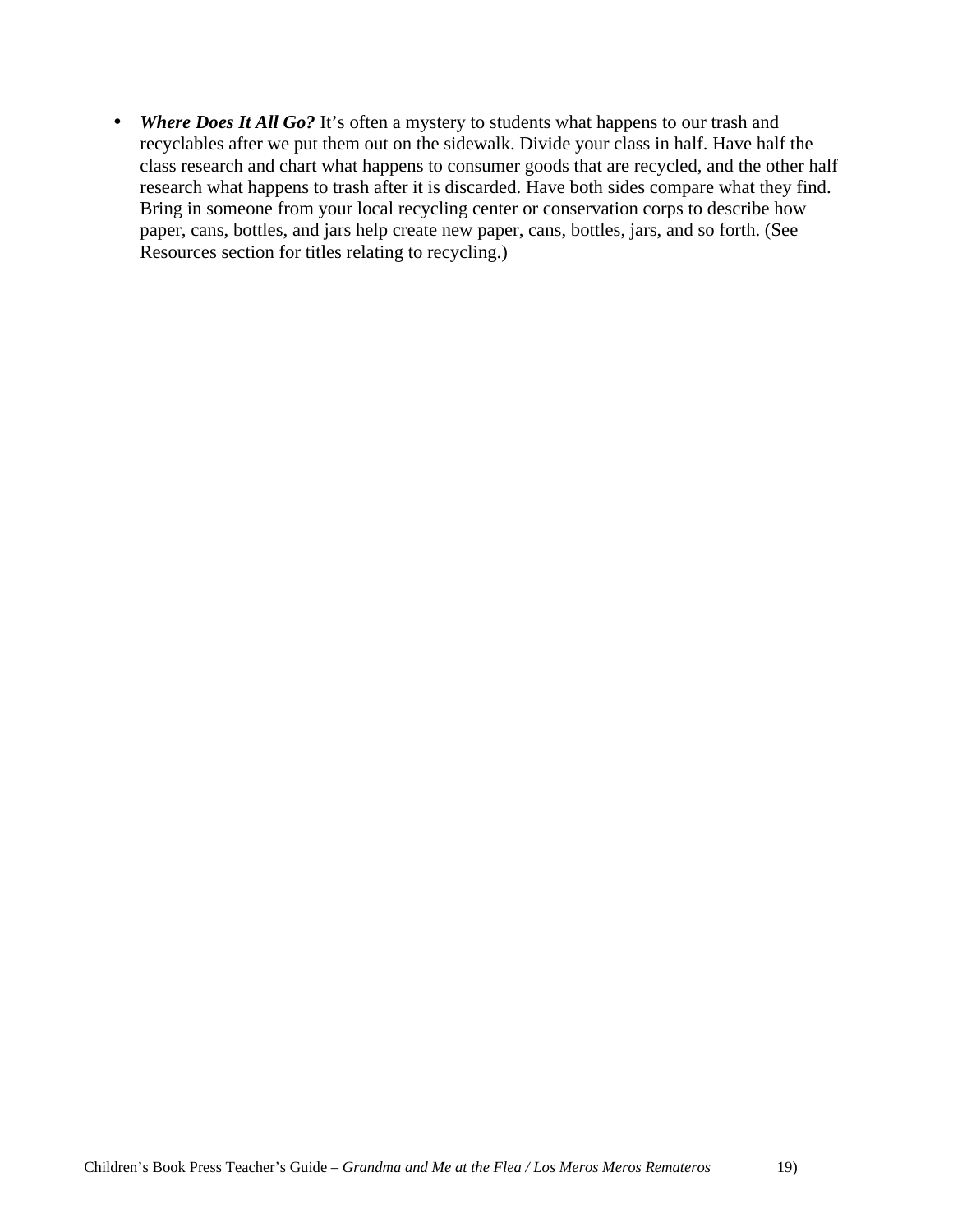## **SUGGESTIONS FOR BILINGUAL CLASSROOMS**

- Ask students who are "experts"—who have been to a *remate*—if they would like to share their knowledge and experience as they relate to details in the book. Explore both the similarities and differences between your students' experiences and that of the characters in the book.
- In "Writing a New Episode," depending on your classroom makeup and proficiency levels in both languages, have students collaborate on translating each other's pieces into each other's native language to create bilingual episodes. Bind them both into a book that includes an illustration and both versions of their new episode.
- Partner heritage speakers of Spanish and English whenever possible.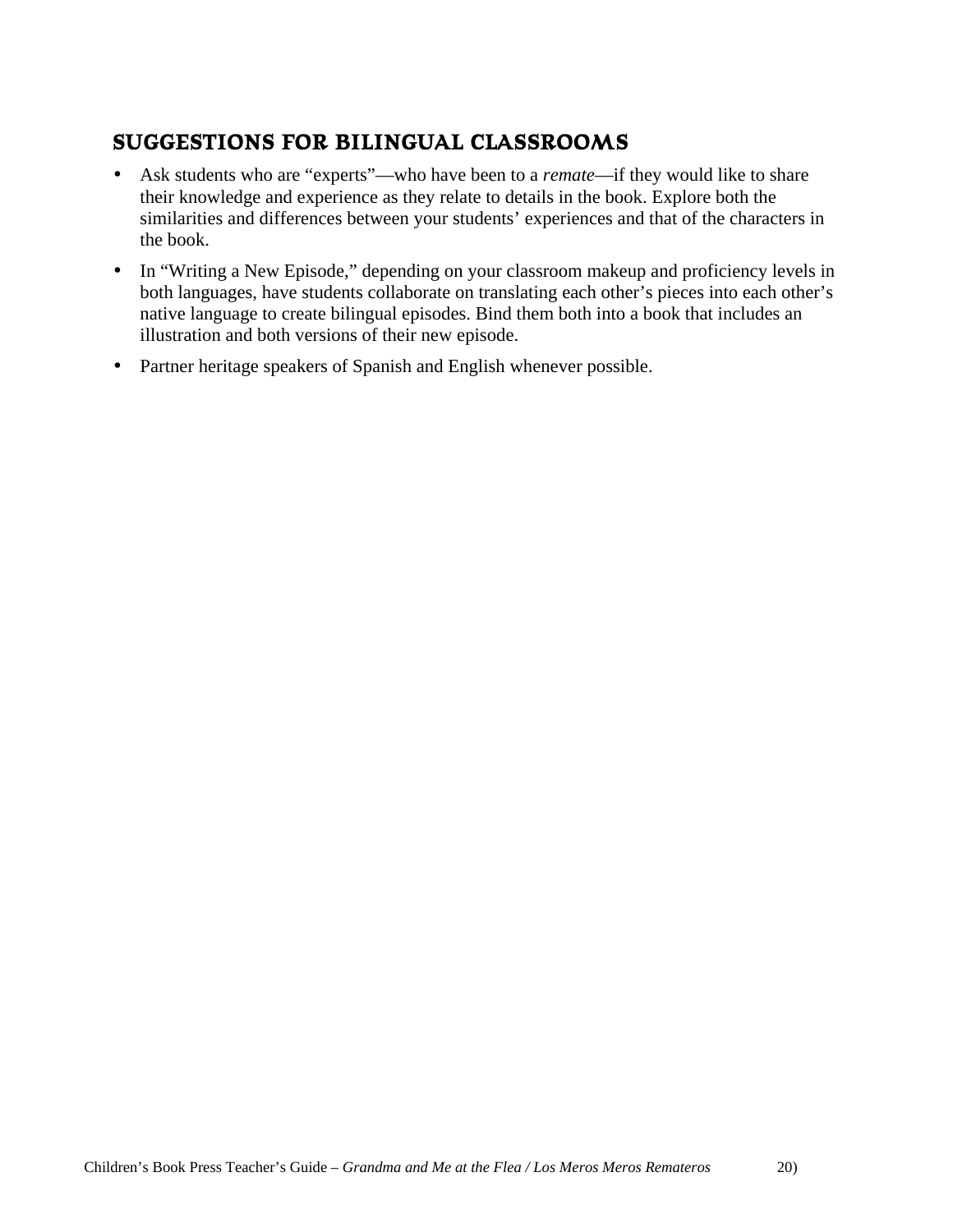## **RESOURCES**

#### **Related Titles from Children's Book Press**

#### **By the same author:**

*Calling the Doves / El Canto de Las Palomas.* Story by Juan Felipe Herrera and pictures by Elly Simmons.

*The Upside Down Boy/ El Niño de Cabeza.* Story by Juan Felipe Herrera and illustrations by Elizabeth Gómez.

## **Featuring Mexican Folk Art:**

*Family Pictures* / *Cuadernos de Familia.* Art and words by Carmen Lomas Garza.

*In My Family* / *En Mi Familia.* Art and words by Carmen Lomas Garza.

#### **Books from Other Publishers**

#### **Books About Flea Markets:**

Bunting, Eve. *Market Day*. HarperCollins, 1996.

Ehlert, Lois*. Market Day.* Harcourt, 2000.

Lewin, Ted*. Market.* Lothrop Lee & Shepard,1996.

Tabor, Nancy Maria Grande. */A Taste of the Mexican Market / El Gusto del Mercado Mexicano*. Scott Foresman, 1996.

## **Books about recycling:**

Gibbons, Gail. *Recycle!* Little Brown & Co., 1996.

Showers, Paul. *Where Does the Garbage Go?* Scott Foresman, 1994.

Heilman, Joan Rattner*. Tons of Trash: Why You Should Recycle and What Happens When You Do.* Avon, 1992.

## **Web sites:**

- http://nmaa-ryder.si.edu/webzine/ Featuring the Smithsonian American Art Museum's collection of art by Latino artists, *¡del Corazón!* is an interactive, educational webzine for teachers and students.
- http://www.thebrogan.org/folkart/ The page for the museum exhibit, *Hecho A Mano: Mexican Folk Art* has useful information about types of Mexican folk art, resources for teachers, and activity suggestions.
- http://www.moifa.org/past/RecycledReSeen/RRtempindex.html The online exhibit, *Recycled, Reseen: Folk Art from the Global Scrap Heap* features pictures of outstanding folk art made from reused materials.
- http://www.cln.org/themes/recycle.html The *Reduce, Reuse, Recycle Theme Page* provides links to a wide range of lesson plans appropriate for elementary grades.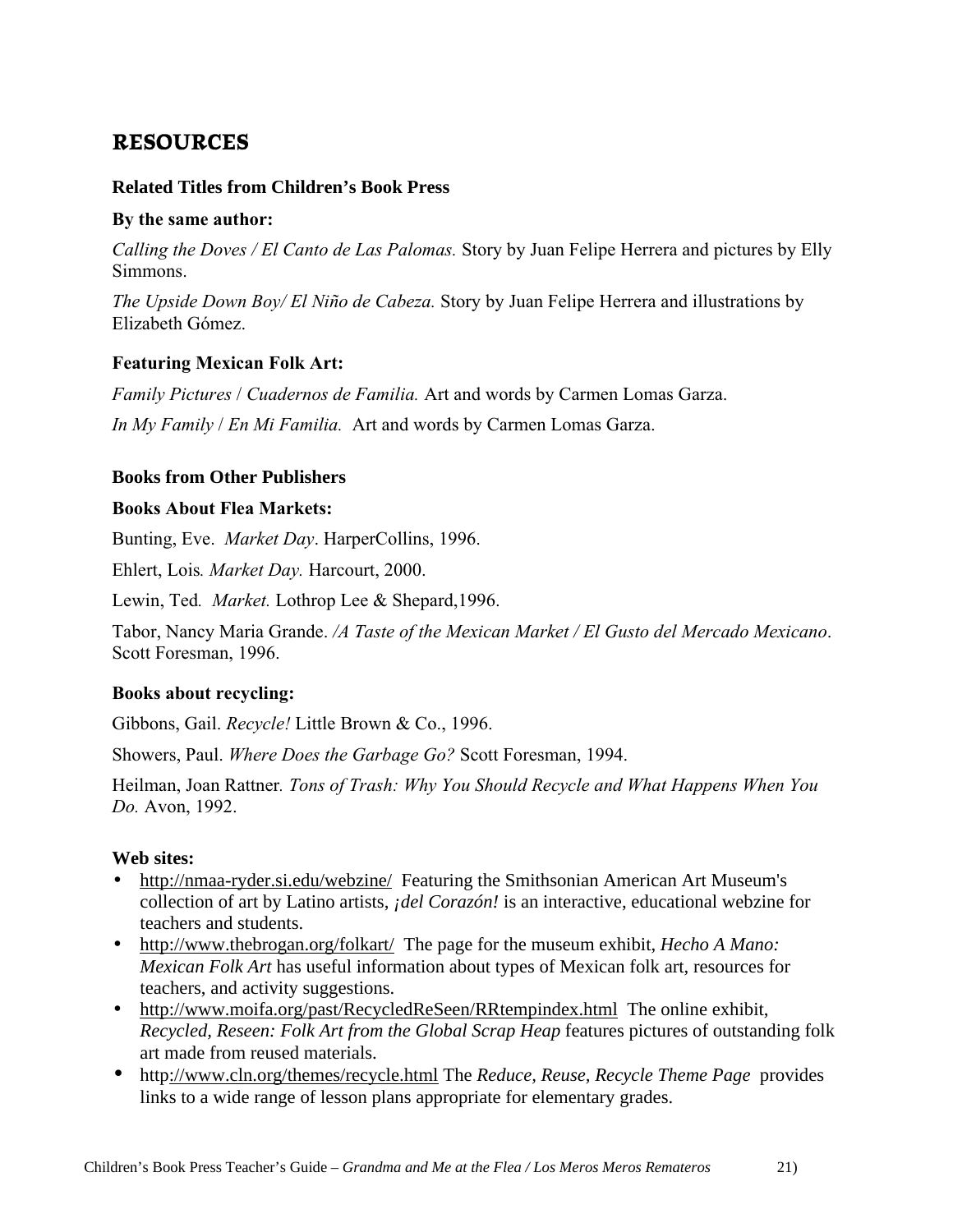## **TIPS FROM THE PROS**

Please share your own ideas for how to use *Grandma and Me at the Flea / Los Meros Meros Remateros* in the classroom. We'll be pleased to post your work on the web site for other teachers to use. Email us your lesson plans at communityprograms@cbookpress.org.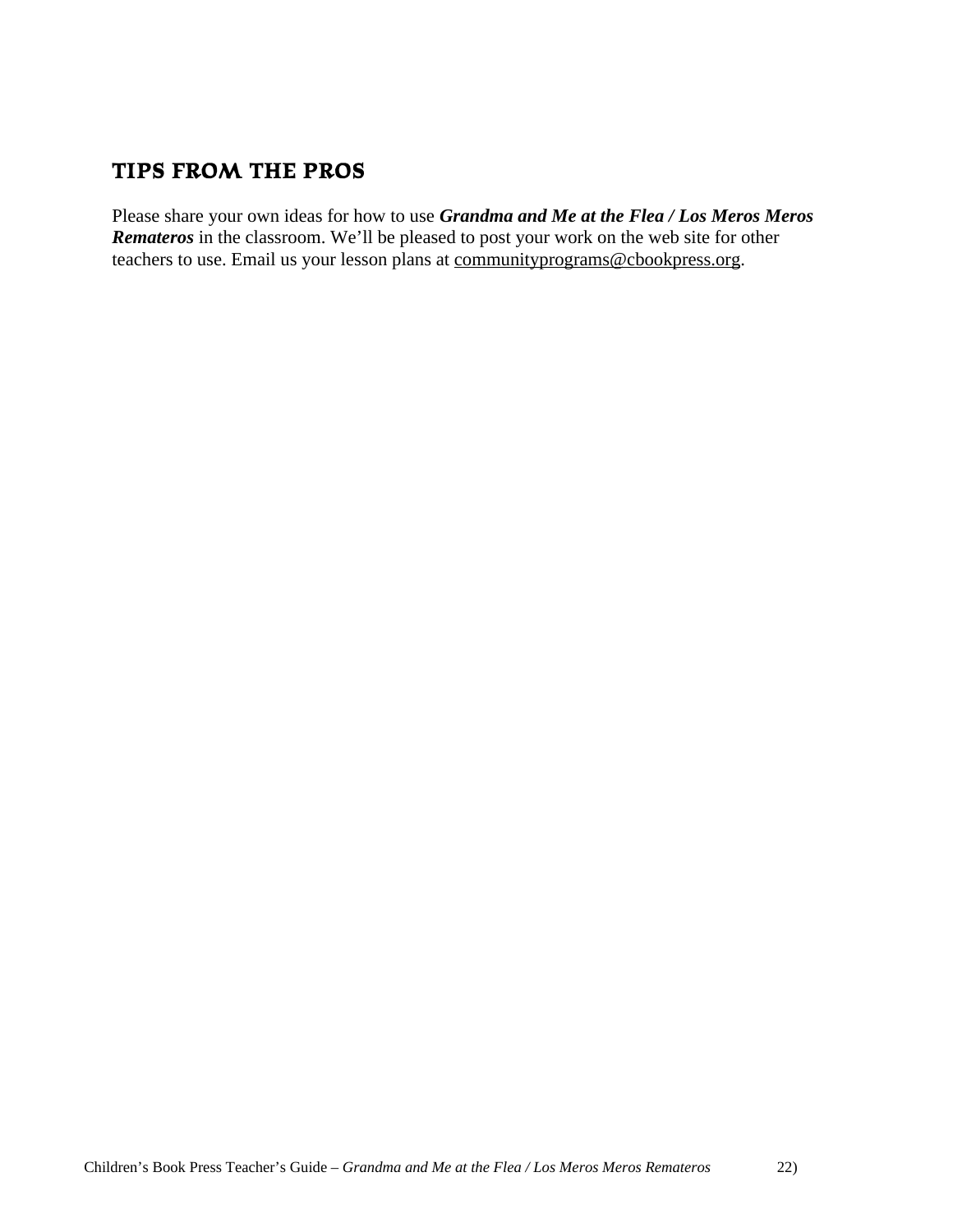## Welcome to the Flea Market!

You'll find eleven booths, stands, or tents in this story. Something different is sold at each booth. And at almost every one, Juanito delivers something from Grandma to the vendor, and the vendor gives Juanito something in exchange.

In this mapping activity you will follow Juanito's path through the flea market. Fill in each box on the other side of this worksheet with the name of a different booth. Also write in what Juanito drops off there, and what each vendor gives Juanito. If a vendor gives Juanito a gift to bring back to Grandma for a favor she did a long time ago, include that favor in the box.

Here are two examples:



Then, when you have filled in all the booths, start at Grandma's booth and pencil in Juanito's path through the flea market as he runs, bounces, and leaps from booth to booth. Return to Grandma's booth at the end.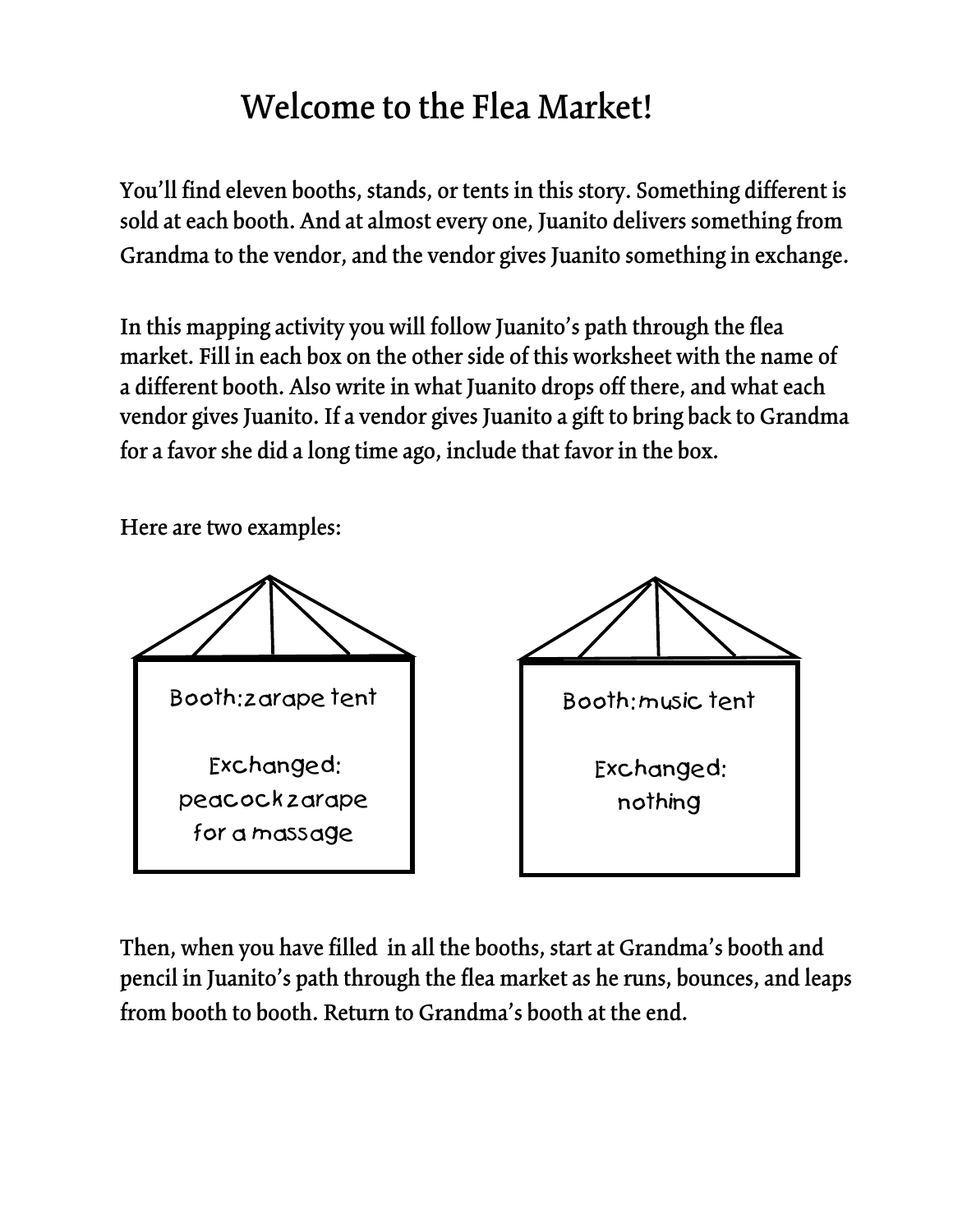# ¡Bienvenidos al remate!

En este cuento, hay once puestos y carpas de venta. En cada uno , se vende algo distinto. Y en casi todos, Juanito le entrega algo al vendedor de parte de su abuelita y el vendedor a su vez le da algo a Juanito.

En esta actividad de mapa, vas a trazar el camino que sigue Juanito en el remate. Empieza por escribir el nombre del puesto en el cuadrado. Escribe también lo que Juanito deja allí y lo que el vendedor / la vendedora le da a Juanito de vuelta. Si esta persona le regala algo a Abuelita por haberle hecho algún favor en el pasado, escribe en el cuadrado cuál fue el favor.

Dos ejemplos:



Entonces, cuando hayas completado los cuadrados, empieza en el puesto de Abuela y marca el camino de Juanito al ir corriendo y brincando por el remate. Vuelve al puesto de la abuela al final.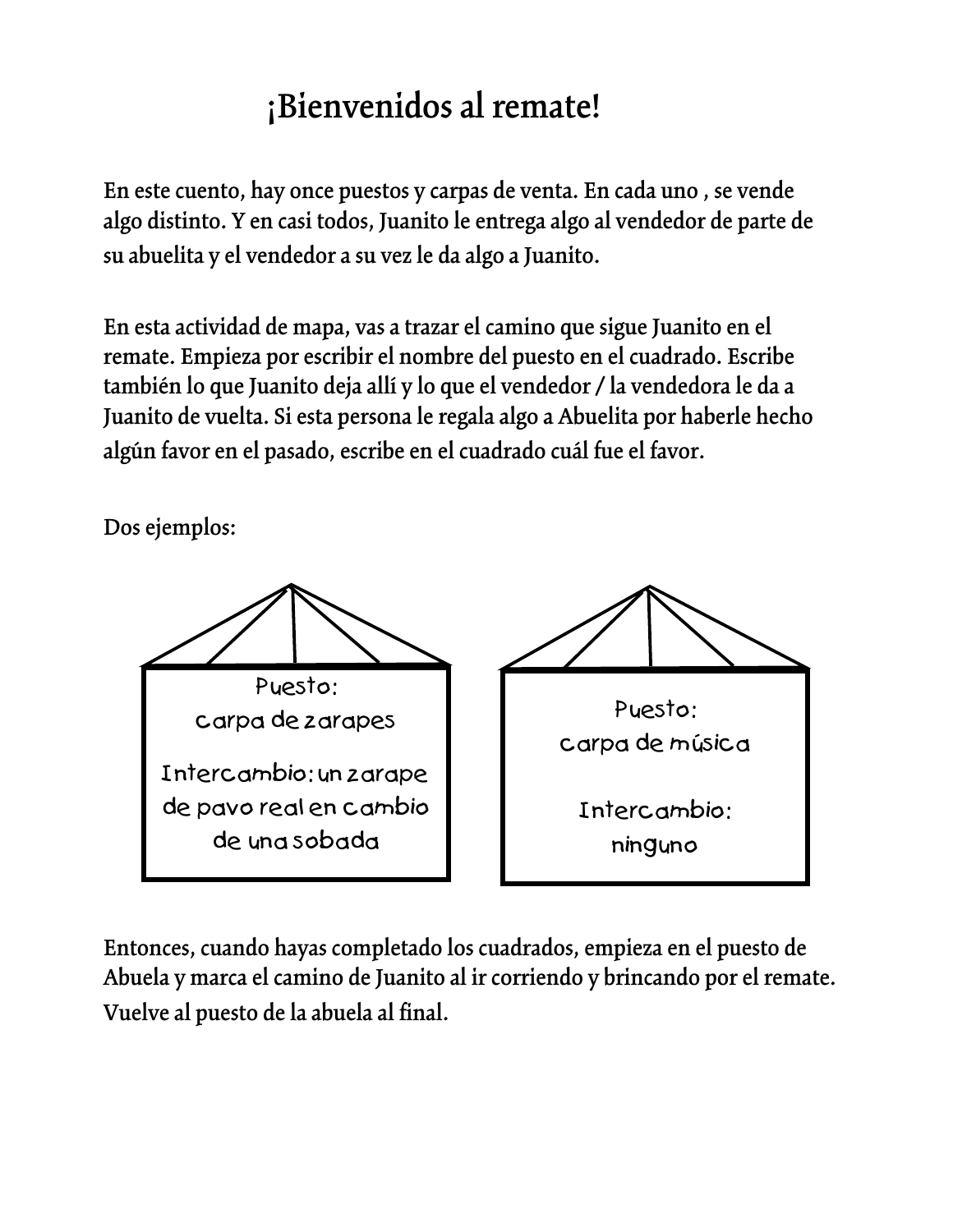## Teacher's Key to the Flea Market Worksheet:

The booths Juanito visits, in order (and including whatever is exhanged) are:

- 1. *Churro*stand: *churro*
- 2. *Zarape* tent: *zarape* with peacock, for massage
- 3. Vegetable tent: vegetables
- 4. Hardware tent: letter for landlord
- 5. Cowboy boot booth: nothing given or taken!
- 6. *Chile* tent: three sacks of *chiles* for healing herbs
- 7. Belt booth: tamale recipe for belt
- 8. Toy tent: nothing given or taken!
- 9. Jewelry booth: bracelet and watch for help at post office
- 10. Music tent: nothing given or taken!

11. Grandma's booth (old clothes): books of poems, *rebozo*, and spools of thread for flowerpot.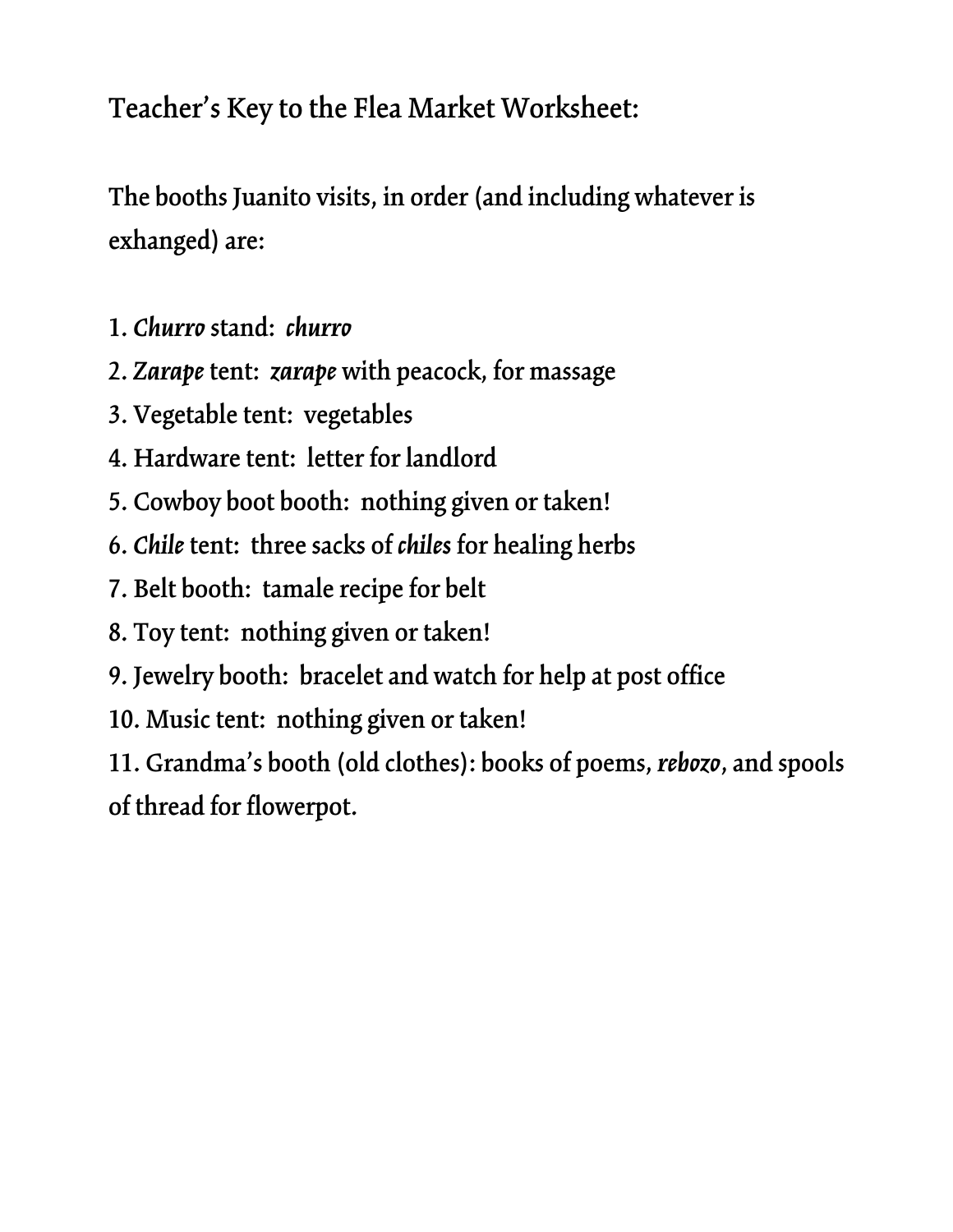